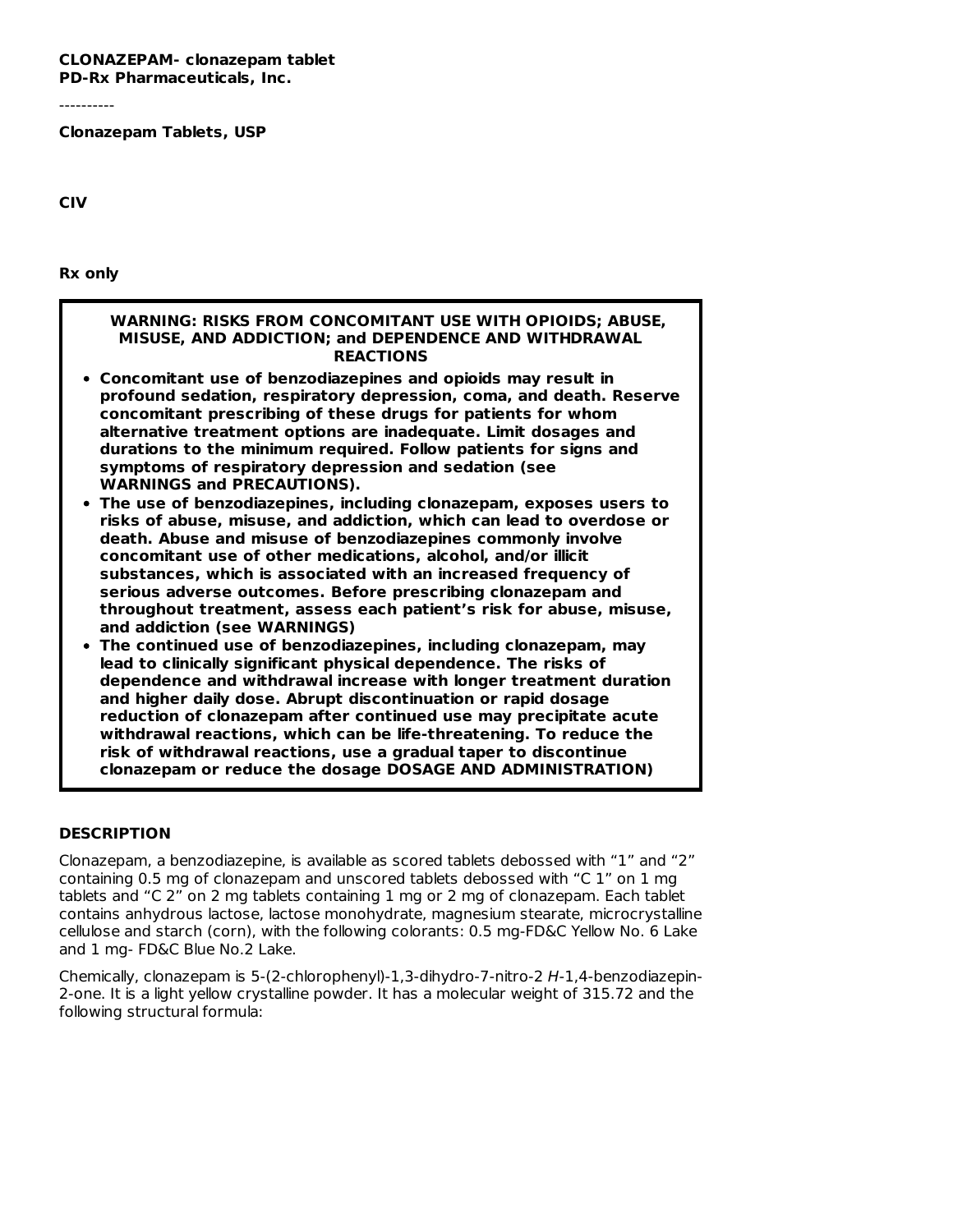

## **CLINICAL PHARMACOLOGY**

### **Pharmacodynamics:**

The precise mechanism by which clonazepam exerts its antiseizure and antipanic effects is unknown, although it is believed to be related to its ability to enhance the activity of gamma aminobutyric acid (GABA), the major inhibitory neurotransmitter in the central nervous system.

## **Pharmacokinetics:**

Clonazepam is rapidly and completely absorbed after oral administration. The absolute bioavailability of clonazepam is about 90%. Maximum plasma concentrations of clonazepam are reached within 1 to 4 hours after oral administration. Clonazepam is approximately 85% bound to plasma proteins. Clonazepam is highly metabolized, with less than 2% unchanged clonazepam being excreted in the urine. Biotransformation occurs mainly by reduction of the 7-nitro group to the 4-amino derivative. This derivative can be acetylated, hydroxylated and glucuronidated. Cytochrome P-450 including CYP3A, may play an important role in clonazepam reduction and oxidation. The elimination half-life of clonazepam is typically 30 to 40 hours. Clonazepam pharmacokinetics are dose-independent throughout the dosing range. There is no evidence that clonazepam induces its own metabolism or that of other drugs in humans.

#### Pharmacokinetics in Demographic Subpopulations and in Disease States:

Controlled studies examining the influence of gender and age on clonazepam pharmacokinetics have not been conducted, nor have the effects of renal or liver disease on clonazepam pharmacokinetics been studied. Because clonazepam undergoes hepatic metabolism, it is possible that liver disease will impair clonazepam elimination. Thus, caution should be exercised when administering clonazepam to these patients. (see CONTRAINDICATIONS).

In children, clearance values of  $0.42 \pm 0.32$  mL/min/kg (ages 2 - 18 years) and  $0.88 \pm 0.32$ 0.4 mL/min/kg (ages 7 – 12 years) were reported; these values decreased with increasing body weight. Ketogenic diet in children does not affect clonazepam concentrations.

# **Clinical Trials:**

## Panic Disorder:

The effectiveness of clonazepam in the treatment of panic disorder was demonstrated in two double-blind, placebo-controlled studies of adult outpatients who had a primary diagnosis of panic disorder (DSM-IIIR) with or without agoraphobia. In these studies, clonazepam was shown to be significantly more effective than placebo in treating panic disorder on change from baseline in panic attack frequency, the Clinician's Global Impression Severity of Illness Score and the Clinician's Global Impression Improvement Score.

Study 1 was a 9-week, fixed-dose study involving clonazepam doses of 0.5, 1, 2, 3 or 4 mg/day or placebo. This study was conducted in four phases: a 1-week placebo lead-in, a 3-week upward titration, a 6-week fixed dose and a 7-week discontinuance phase. A significant difference from placebo was observed consistently only for the 1 mg/day group. The difference between the 1 mg dose group and placebo in reduction from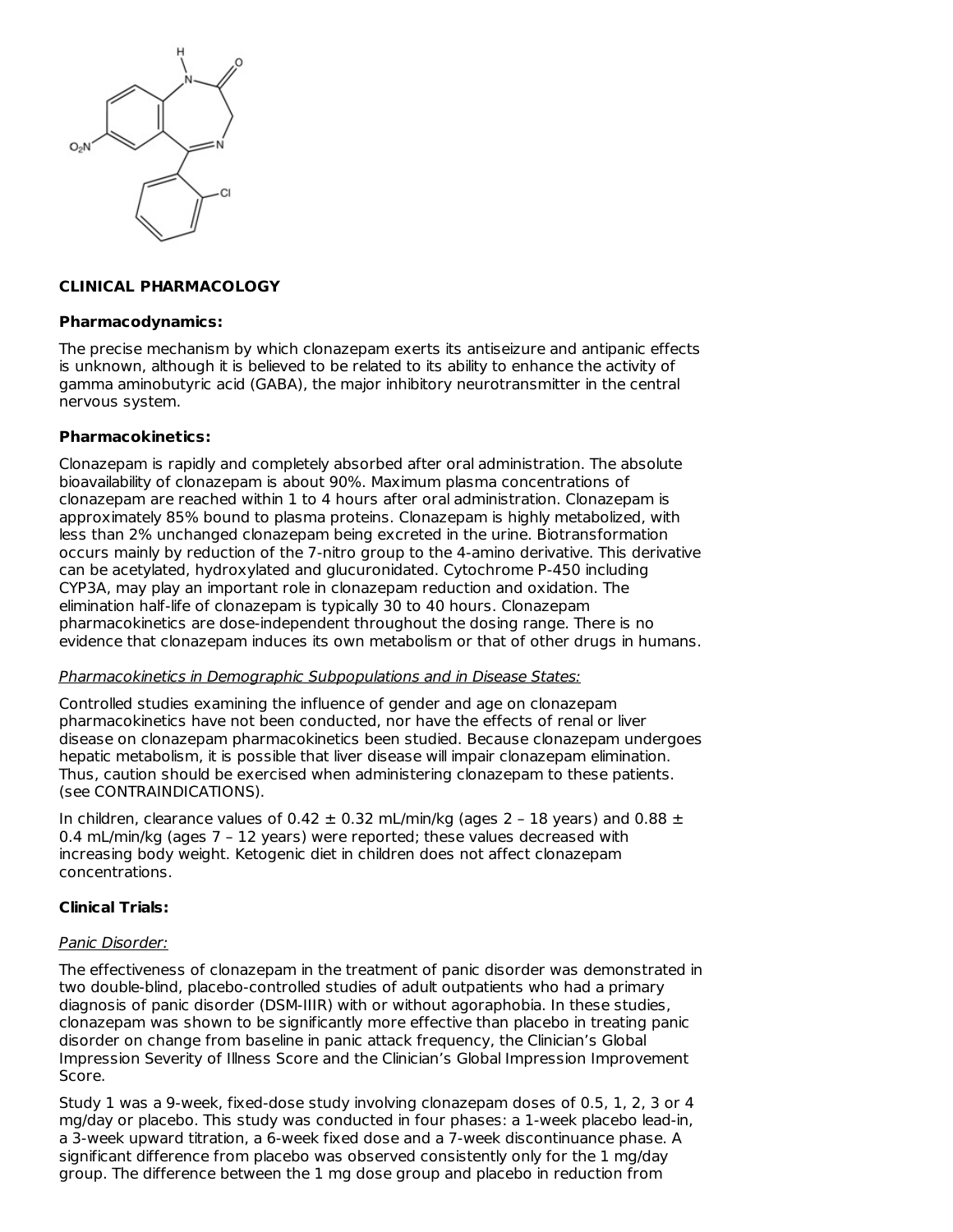baseline in the number of full panic attacks was approximately 1 panic attack per week. At endpoint, 74% of patients receiving clonazepam 1 mg/day were free of full panic attacks, compared to 56% of placebo-treated patients.

Study 2 was a 6-week, flexible-dose study involving clonazepam in a dose range of 0.5 to 4 mg/day or placebo. This study was conducted in three phases: a 1-week placebo lead-in, a 6-week optimal-dose and a 6-week discontinuance phase. The mean clonazepam dose during the optimal dosing period was 2.3 mg/day. The difference between clonazepam and placebo in reduction from baseline in the number of full panic attacks was approximately 1 panic attack per week. At endpoint, 62% of patients receiving clonazepam were free of full panic attacks, compared to 37% of placebotreated patients.

Subgroup analyses did not indicate that there were any differences in treatment outcomes as a function of race or gender.

# **INDICATIONS AND USAGE**

### **Seizure Disorders:**

Clonazepam is useful alone or as an adjunct in the treatment of the Lennox-Gastaut syndrome (petit mal variant), akinetic, and myoclonic seizures. In patients with absence seizures (petit mal) who have failed to respond to succinimides, clonazepam may be useful.

Some loss of effect may occur during the course of clonazepam treatment (see PRECAUTIONS : Loss of Effect).

## **Panic Disorder:**

Clonazepam is indicated for the treatment of panic disorder, with or without agoraphobia, as defined in DSM-V. Panic disorder is characterized by the occurrence of unexpected panic attacks and associated concern about having additional attacks, worry about the implications or consequences of the attacks, and/or a significant change in behavior related to the attacks.

The efficacy of clonazepam was established in two 6- to 9-week trials in panic disorder patients whose diagnoses corresponded to the DSM-IIIR category of panic disorder (see CLINICAL PHARMACOLOGY: Clinical Trials).

Panic disorder (DSM-V) is characterized by recurrent unexpected panic attacks, i.e., a discrete period of intense fear or discomfort in which four (or more) of the following symptoms develop abruptly and reach a peak within 10 minutes: (1) palpitations, pounding heart or accelerated heart rate; (2) sweating; (3) trembling or shaking; (4) sensations of shortness of breath or smothering; (5) feeling of choking; (6) chest pain or discomfort; (7) nausea or abdominal distress; (8) feeling dizzy, unsteady, lightheaded or faint; (9) derealization (feelings of unreality) or depersonalization (being detached from oneself); (10) fear of losing control; (11) fear of dying; (12) paresthesias (numbness or tingling sensations); (13) chills or hot flushes.

The effectiveness of clonazepam in long-term use, that is, for more than 9 weeks, has not been systematically studied in controlled clinical trials. The physician who elects to use clonazepam for extended periods should periodically reevaluate the long-term usefulness of the drug for the individual patient (see DOSAGE AND ADMINISTRATION).

## **CONTRAINDICATIONS**

Clonazepam is contraindicated in patients with the following conditions:

- History of sensitivity to benzodiazepines
- Clinical or biochemical evidence of significant liver disease
- Acute narrow angle glaucoma (it may be used in patients with open angle glaucoma who are receiving appropriate therapy).

## **WARNINGS**

**Risks from Concomitant Use with Opioids:** Concomitant use of benzodiazepines,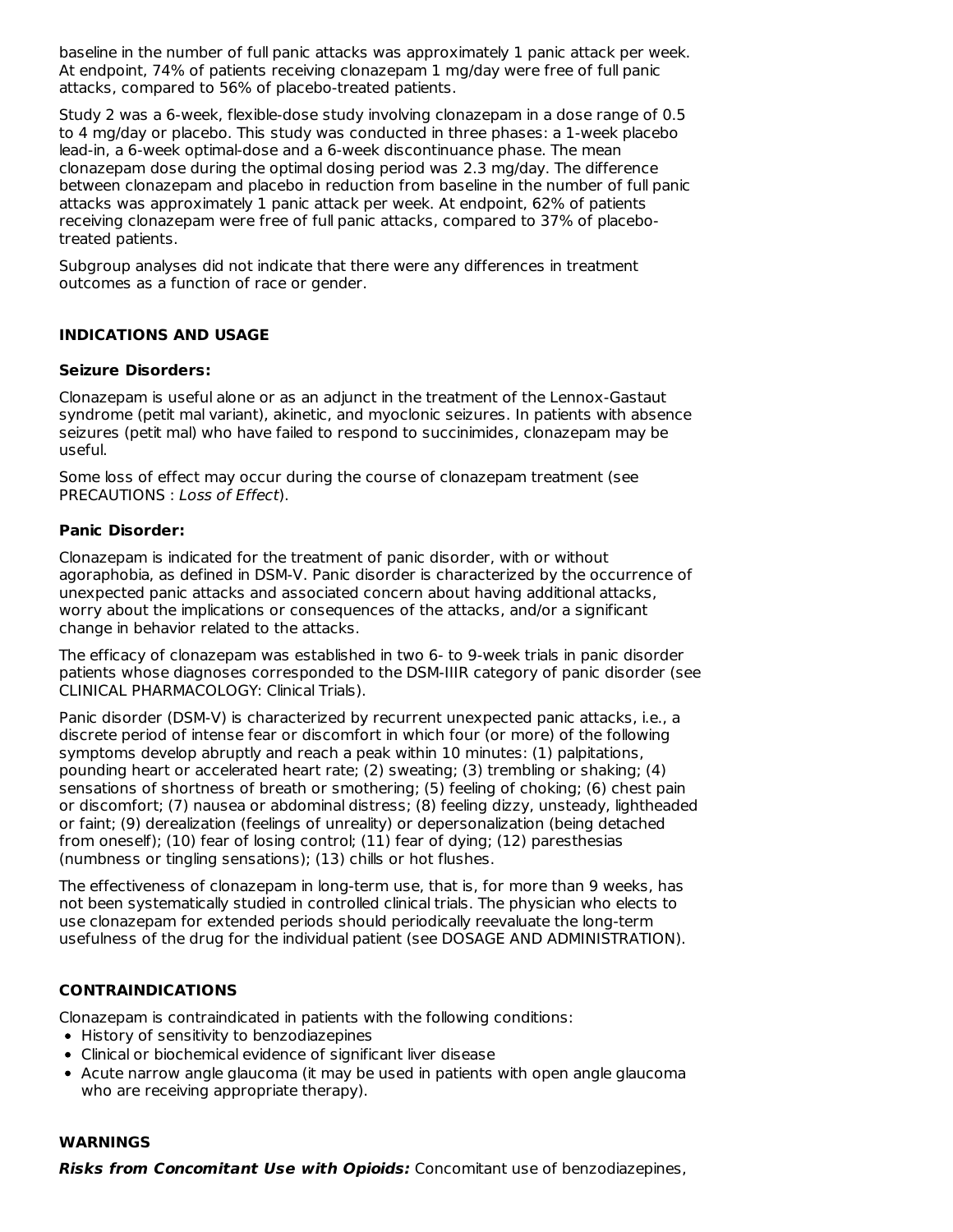including clonazepam, and opioids may result in profound sedation, respiratory depression, coma, and death. Because of these risks, reserve concomitant prescribing of benzodiazepines and opioids for use in patients for whom alternative treatment options are inadequate.

Observational studies have demonstrated that concomitant use of opioid analgesics and benzodiazepines increases the risk of drug-related mortality compared to use of opioids alone. If a decision is made to prescribe clonazepam concomitantly with opioids, prescribe the lowest effective dosages and minimum durations of concomitant use, and follow patients closely for signs and symptoms of respiratory depression and sedation. Advise both patients and caregivers about the risks of respiratory depression and sedation when clonazepam is used with opioids (see PRECAUTIONS : Information for Patients and PRECAUTIONS : Drug Interactions).

**Abuse, Misuse, and Addiction:** The use of benzodiazepines, including clonazepam, exposes users to the risks of abuse, misuse, and addiction, which can lead to overdose or death. Abuse and misuse of benzodiazepines often (but not always) involve the use of doses greater than the maximum recommended dosage and commonly involve concomitant use of other medications, alcohol, and/or illicit substances, which is associated with an increased frequency of serious adverse outcomes, including respiratory depression, overdose, or death (see DRUG ABUSE AND DEPENDENCE: Abuse).

Before prescribing clonazepam and throughout treatment, assess each patient's risk for abuse, misuse, and addiction (e.g., using a standardized screening tool). Use of clonazepam, particularly in patients at elevated risk, necessitates counseling about the risks and proper use of clonazepam along with monitoring for signs and symptoms of abuse, misuse, and addiction. Prescribe the lowest effective dosage; avoid or minimize concomitant use of CNS depressants and other substances associated with abuse, misuse, and addiction (e.g., opioid analgesics, stimulants); and advise patients on the proper disposal of unused drug. If a substance use disorder is suspected, evaluate the patient and institute (or refer them for) early treatment, as appropriate.

**Dependence and Withdrawal Reactions:** To reduce the risk of withdrawal reactions, use a gradual taper to discontinue clonazepam or reduce the dosage (a patient-specific plan should be used to taper the dose) (see DOSAGE AND ADMINISTRATION: Discontinuation or Dosage Reduction of clonazepam).

Patients at an increased risk of withdrawal adverse reactions after benzodiazepine discontinuation or rapid dosage reduction include those who take higher dosages, and those who have had longer durations of use.

Acute Withdrawal Reactions The continued use of benzodiazepines, including clonazepam, may lead to clinically significant physical dependence. Abrupt discontinuation or rapid dosage reduction of clonazepam after continued use, or administration of flumazenil (a benzodiazepine antagonist) may precipitate acute withdrawal reactions, which can be life-threatening (e.g., seizures) (see DRUG ABUSE AND DEPENDENCE: Dependence.)

Protracted Withdrawal Syndrome In some cases, benzodiazepine users have developed a protracted withdrawal syndrome with withdrawal symptoms lasting weeks to more than 12 months (see DRUG ABUSE AND DEPENDENCE: Dependence).

**Interference with Cognitive and Motor Performance:** Since clonazepam produces CNS depression, patients receiving this drug should be cautioned against engaging in hazardous occupations requiring mental alertness, such as operating machinery or driving a motor vehicle. They should also be warned about the concomitant use of alcohol or other CNS-depressant drugs during clonazepam therapy (see PRECAUTIONS: Drug Interactions and Information for Patients).

## **Suicidal Behavior and Ideation:**

Antiepileptic drugs (AEDs), including clonazepam, increase the risk of suicidal thoughts or behavior in patients taking these drugs for any indication. Patients treated with any AED for any indication should be monitored for the emergence or worsening of depression, suicidal thoughts or behavior, and/or any unusual changes in mood or behavior.

Pooled analyses of 199 placebo-controlled clinical trials (mono- and adjunctive therapy)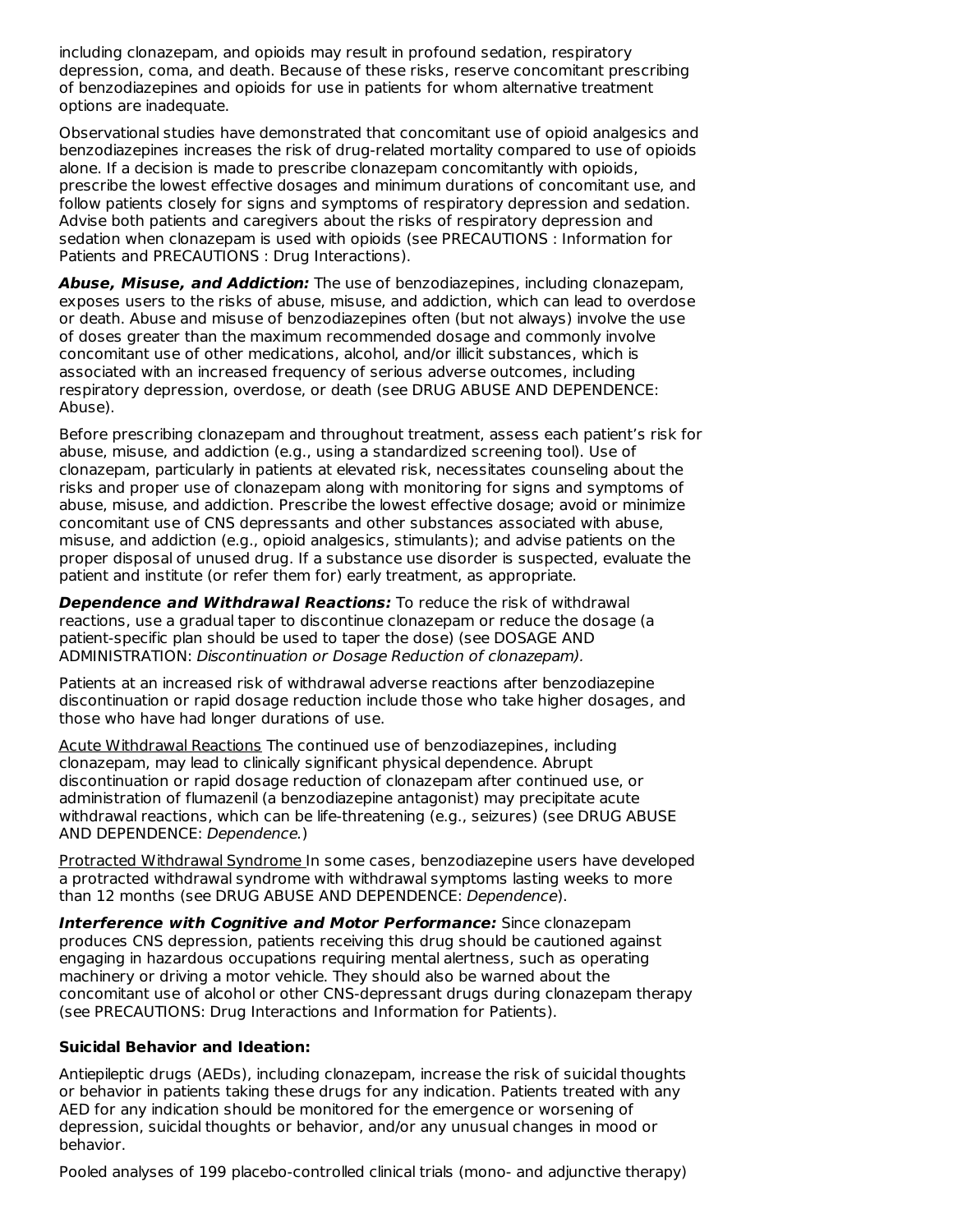of 11 different AEDs showed that patients randomized to one of the AEDs had approximately twice the risk (adjusted Relative Risk 1.8, 95% CI:1.2, 2.7) of suicidal thinking or behavior compared to patients randomized to placebo. In these trials, which had a median treatment duration of 12 weeks, the estimated incidence rate of suicidal behavior or ideation among 27,863 AED-treated patients was 0.43% compared to 0.24% among 16,029 placebo-treated patients, representing an increase of approximately one case of suicidal thinking or behavior for every 530 patients treated. There were four suicides in drug-treated patients in the trials and none in placebo-treated patients, but the number is too small to allow any conclusion about drug effect on suicide.

The increased risk of suicidal thoughts or behavior with AEDs was observed as early as one week after starting drug treatment with AEDs and persisted for the duration of treatment assessed. Because most trials included in the analysis did not extend beyond 24 weeks, the risk of suicidal thoughts or behavior beyond 24 weeks could not be assessed.

The risk of suicidal thoughts or behavior was generally consistent among drugs in the data analyzed. The finding of increased risk with AEDs of varying mechanisms of action and across a range of indications suggests that the risk applies to all AEDs used for any indication. The risk did not vary substantially by age (5 to 100 years) in the clinical trials analyzed.

Table 1 shows absolute and relative risk by indication for all evaluated AEDs.

| Indication  | <b>Placebo Patients</b><br>with Events<br>Per 1000 Patients Per 1000 Patients | <b>Drug Patients</b><br>with Events | <b>Relative Risk:</b><br><b>Incidence of Events Additional Drug</b><br>lin Drua<br>Patients/Incidence with Events<br>in Placebo Patients per 1000 Patients | <b>Risk Difference:</b><br><b>Patients</b> |
|-------------|-------------------------------------------------------------------------------|-------------------------------------|------------------------------------------------------------------------------------------------------------------------------------------------------------|--------------------------------------------|
| Epilepsy    | 1.0                                                                           | 3.4                                 | 3.5                                                                                                                                                        | 2.4                                        |
| Psychiatric |                                                                               | 18.5                                | 1.5                                                                                                                                                        | 2.9                                        |
| Other       | 1.0                                                                           | 1.8                                 | 1.9                                                                                                                                                        | 0.9                                        |
| Total       |                                                                               | $\overline{A}$ .3                   | 1.8                                                                                                                                                        | 1.9                                        |

**Table 1 Risk by Indication for Antiepileptic Drugs in the Pooled Analysis**

The relative risk for suicidal thoughts or behavior was higher in clinical trials for epilepsy than in clinical trials for psychiatric or other conditions, but the absolute risk differences were similar for the epilepsy and psychiatric indications.

Anyone considering prescribing clonazepam or any other AED must balance the risk of suicidal thoughts or behavior with the risk of untreated illness. Epilepsy and many other illnesses for which AEDs are prescribed are themselves associated with morbidity and mortality and with an increased risk of suicidal thoughts and behavior. Should suicidal thoughts and behavior emerge during treatment, the prescriber needs to consider whether the emergence of these symptoms in any given patient may be related to the illness being treated.

Patients, their caregivers, and families should be informed that AEDs increase the risk of suicidal thoughts and behavior and should be advised of the need to be alert for the emergence or worsening of the signs and symptoms of depression, any unusual changes in mood or behavior, or the emergence of suicidal thoughts, behavior, or thoughts about self-harm. Behaviors of concern should be reported immediately to healthcare providers.

## **PRECAUTIONS**

## **General:**

## Worsening of Seizures:

When used in patients in whom several different types of seizure disorders coexist, clonazepam may increase the incidence or precipitate the onset of generalized tonicclonic seizures (grand mal). This may require the addition of appropriate anticonvulsants or an increase in their dosages. The concomitant use of valproic acid and clonazepam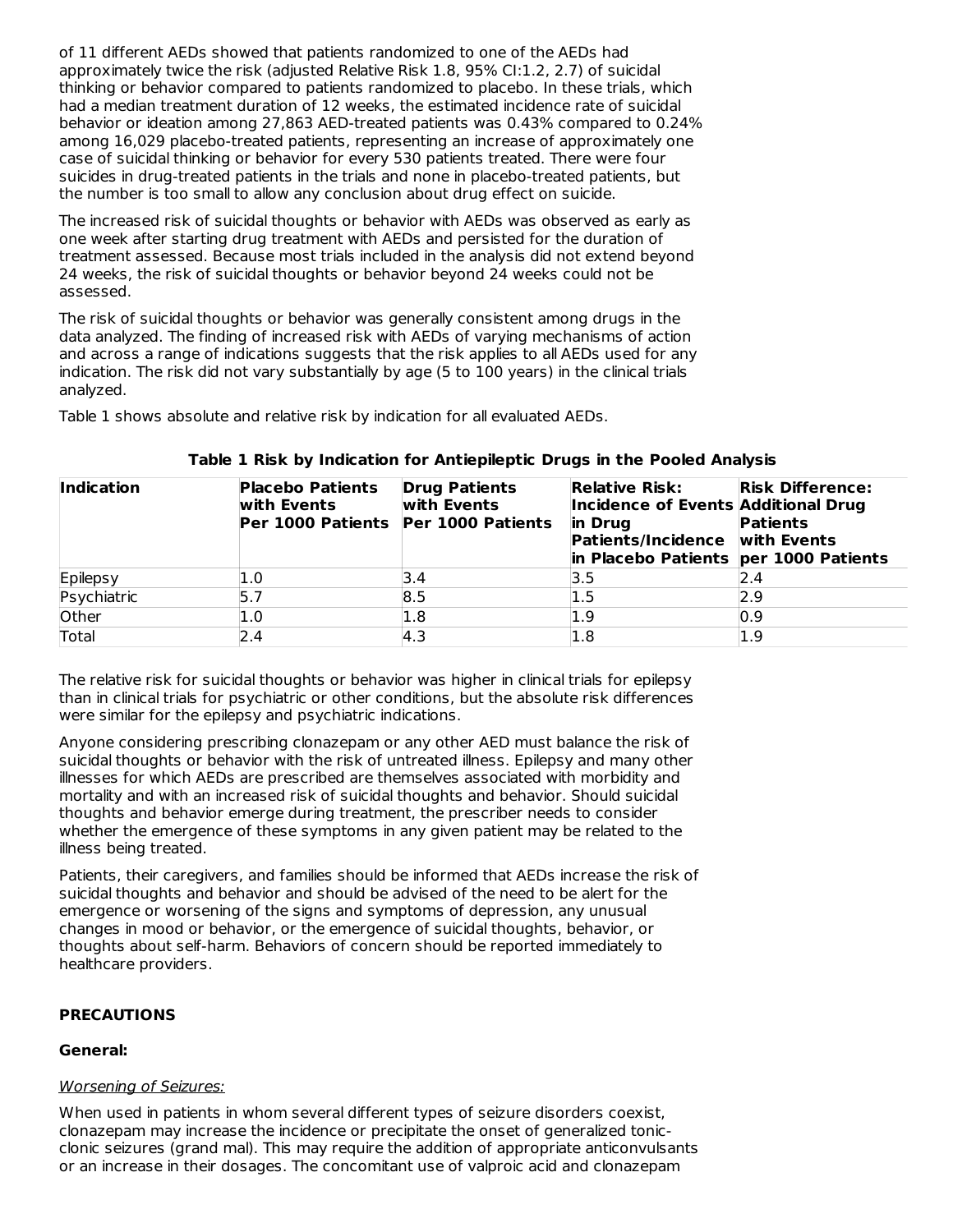may produce absence status.

### Loss of Effect:

In some studies, up to 30% of patients who initially responded have shown a loss of anticonvulsant activity, often within 3 months of administration. In some cases, dosage adjustment may reestablish efficacy.

### Laboratory Testing During Long-Term Therapy:

Periodic blood counts and liver function tests are advisable during long-term therapy with clonazepam.

### Psychiatric and Paradoxical Reactions:

Paradoxical reactions, such as agitation, irritability, aggression, anxiety, anger, nightmares, hallucinations, and psychoses are known to occur when using benzodiazepines (see ADVERSE REACTIONS: Psychiatric). Should this occur, the use of the drug should be discontinued gradually (see WARNINGS: Dependence and Withdrawal Reactions and DRUG ABUSE AND DEPENDENCE: Dependence). Paradoxical reactions are more likely to occur in children and in the elderly.

### Caution in Renally Impaired Patients:

Metabolites of clonazepam are excreted by the kidneys; to avoid their excess accumulation, caution should be exercised in the administration of the drug to patients with impaired renal function.

### Hypersalivation:

Clonazepam may produce an increase in salivation. This should be considered before giving the drug to patients who have difficulty handling secretions.

### Respiratory Depression:

Clonazepam may cause respiratory depression and should be used with caution in patients with compromised respiratory function (e.g., chronic obstructive pulmonary disease, sleep apnea).

## Porphyria:

Clonazepam may have a porphyrogenic effect and should be used with care in patients with porphyria.

## **Information for Patients:**

A Clonazepam Medication Guide must be given to the patient each time clonazepam is dispensed, as required by law. Patients should be instructed to take clonazepam only as prescribed. Physicians are advised to discuss the following issues with patients for whom they prescribe clonazepam:

Risks from Concomitant Use with Opioids: Inform patients and caregivers that potentially fatal additive effects may occur if clonazepam is used with opioids and not to use such drugs concomitantly unless supervised by a health care provider (see WARNINGS: Risks from Concomitant Use with Opioids and PRECAUTIONS: Drug Interactions).

Abuse, Misuse, and Addiction: Inform patients that the use of clonazepam, even at recommended dosages, exposes users to risks of abuse, misuse, and addiction, which can lead to overdose and death, especially when used in combination with other medications (e.g., opioid analgesics), alcohol, and/or illicit substances. Inform patients about the signs and symptoms of benzodiazepine abuse, misuse, and addiction; to seek medical help if they develop these signs and/or symptoms; and on the proper disposal of unused drug (see WARNINGS: Abuse, Misuse, and Addiction and DRUG ABUSE AND DEPENDENCE: Dependence)

Withdrawal Reactions: Inform patients that the continued use of clonazepam may lead to clinically significant physical dependence and that abrupt discontinuation or rapid dosage reduction of clonazepam may precipitate acute withdrawal reactions, which can be lifethreatening. Inform patients that in some cases, patients taking benzodiazepines have developed a protracted withdrawal syndrome with withdrawal symptoms lasting weeks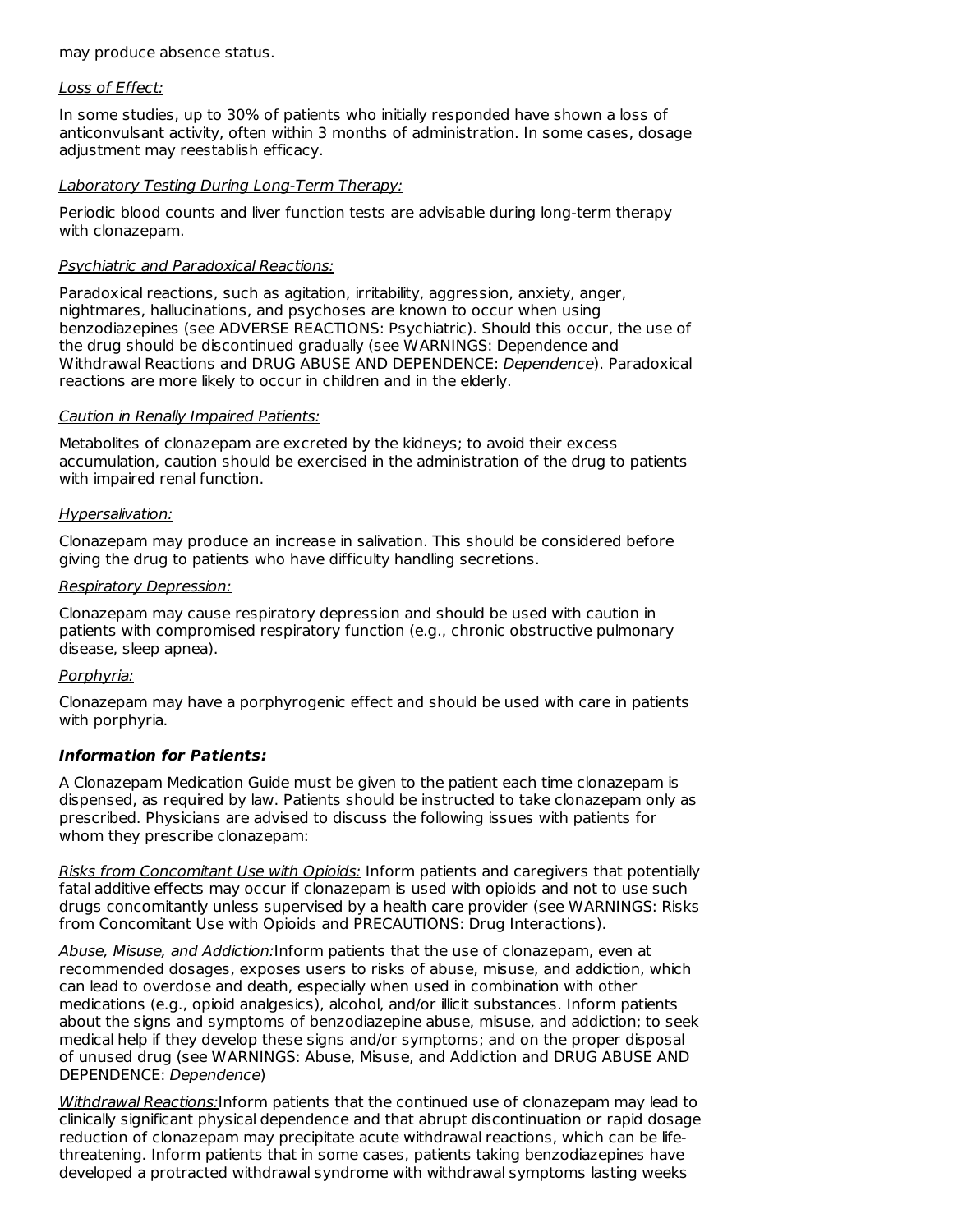to more than 12 months. Instruct patients that discontinuation or dosage reduction of clonazepam may require a slow taper (see WARNINGS: Dependence and Withdrawal Reactions and DRUG ABUSE AND DEPENDENCE)

### Interference With Cognitive and Motor Performance:

Because benzodiazepines have the potential to impair judgment, thinking or motor skills, patients should be cautioned about operating hazardous machinery, including automobiles, until they are reasonably certain that clonazepam therapy does not affect them adversely.

### Suicidal Thinking and Behavior:

Patients, their caregivers, and families should be counseled that AEDs, including clonazepam, may increase the risk of suicidal thoughts and behavior and should be advised of the need to be alert for the emergence or worsening of symptoms of depression, any unusual changes in mood or behavior, or the emergence of suicidal thoughts, behavior, or thoughts about self-harm. Behaviors of concern should be reported immediately to healthcare providers.

## Pregnancy:

Patients should be advised to notify their physician if they become pregnant or intend to become pregnant during therapy with clonazepam (see PRECAUTIONS: Pregnancy). Patients should be encouraged to enroll in the North American Antiepileptic Drug (NAAED) Pregnancy Registry if they become pregnant. This registry is collecting information about the safety of antiepileptic drugs during pregnancy. To enroll, patients can call the toll-free number 1-888-233-2334 (see PRECAUTIONS: Pregnancy).

### Nursing:

Patients should be advised to notify their physician if they are breastfeeding or intend to breastfeed during therapy.

## Concomitant Medication:

Patients should be advised to inform their physicians if they are taking, or plan to take, any prescription or over-the-counter drugs, since there is a potential for interactions.

## Alcohol:

Patients should be advised to avoid alcohol while taking clonazepam.

## **Drug Interactions:**

Effect of Concomitant Use of Benzodiazepines and Opioids: The concomitant use of benzodiazepines and opioids increases the risk of respiratory depression because of actions at different receptor sites in the CNS that control respiration. Benzodiazepines interact at GABAA sites, and opioids interact primarily at mu receptors. When benzodiazepines and opioids are combined, the potential for benzodiazepines to significantly worsen opioid-related respiratory depression exists. Limit dosage and duration of concomitant use of benzodiazepines and opioids, and follow patients closely for respiratory depression and sedation.

#### Effect of Clonazepam on the Pharmacokinetics of Other Drugs:

Clonazepam does not appear to alter the pharmacokinetics of carbamazepine or phenobarbital. Clonazepam has the potential to influence concentrations of phenytoin. Monitoring of phenytoin concentration is recommended when clonazepam is coadministrated with phenytoin. The effect of clonazepam on the metabolism of other drugs has not been investigated.

## Effect of Other Drugs on the Pharmacokinetics of Clonazepam:

Literature reports suggest that ranitidine, an agent that decreases stomach acidity, does not greatly alter clonazepam pharmacokinetics.

In a study in which the 2 mg clonazepam orally disintegrating tablet was administered with and without propantheline (an anticholinergic agent with multiple effects on the GI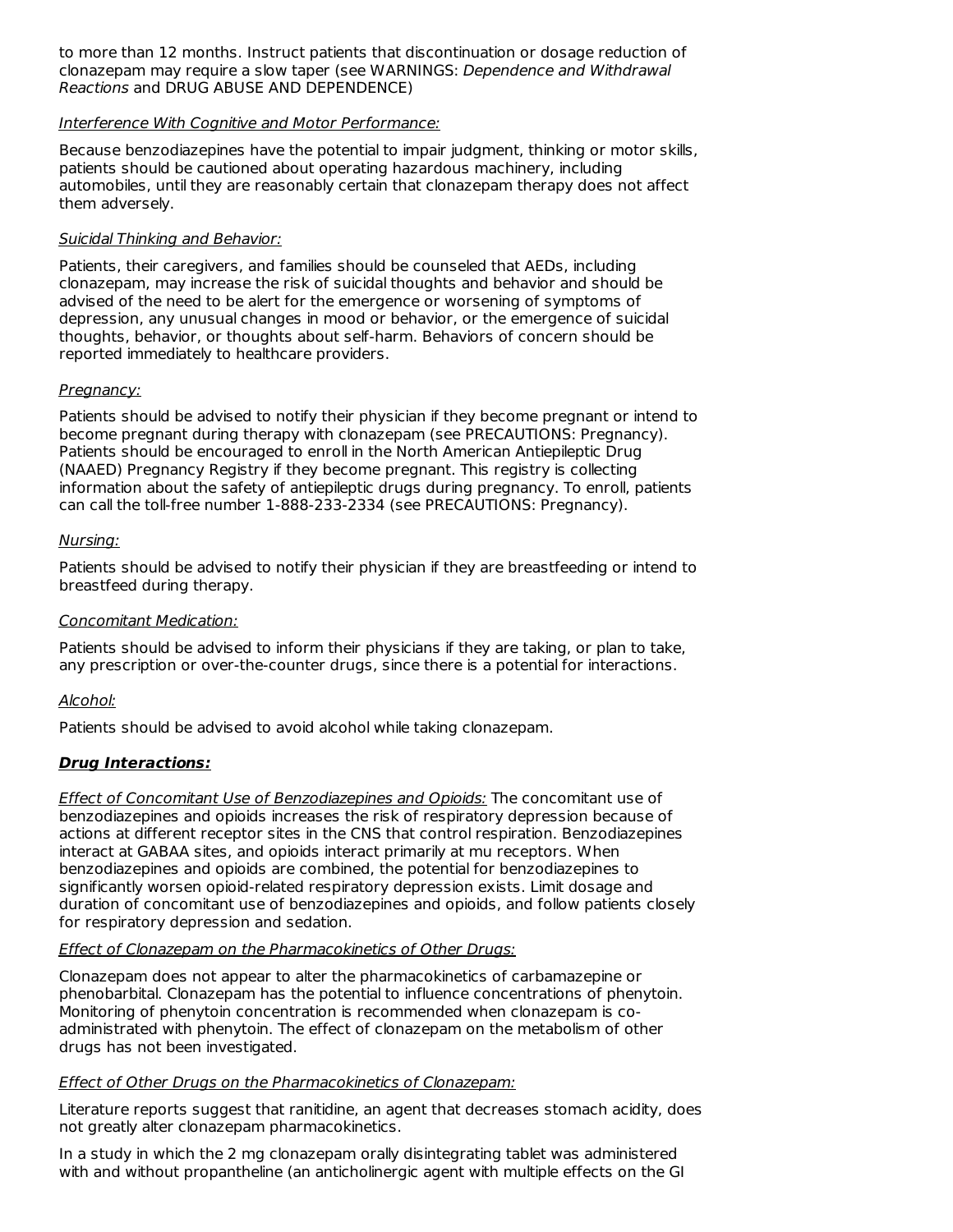tract) to healthy volunteers, the AUC of clonazepam was 10% lower and the C <sub>max</sub> of clonazepam was 20% lower when the orally disintegrating tablet was given with propantheline compared to when it was given alone.

The selective serotonin reuptake inhibitors sertraline (weak CYP3A4 inducer) and fluoxetine (CYP2D6 inhibitor), and the anti-epileptic drug felbamate (CYP2C19 inhibitor and CYP3A4 inducer) do not affect the pharmacokinetics of clonazepam. Cytochrome P450 inducers, such as phenytoin, carbamazepine, lamotrigine, and phenobarbital induce clonazepam metabolism, causing an approximately 38% decrease in plasma clonazepam levels. Although clinical studies have not been performed, based on the involvement of the cytochrome P-450 3A family in clonazepam metabolism, inhibitors of this enzyme system, notably oral antifungal agents (e.g., fluconazole), should be used cautiously in patients receiving clonazepam because they may impair the metabolism of clonazepam leading to exaggerated concentrations and effects.

### Pharmacodynamic Interactions:

The CNS-depressant action of the benzodiazepine class of drugs may be potentiated by alcohol, narcotics, barbiturates, nonbarbiturate hypnotics, antianxiety agents, the phenothiazines, thioxanthene and butyrophenone classes of antipsychotic agents, monoamine oxidase inhibitors and the tricyclic antidepressants, and by other anticonvulsant drugs.

## **Carcinogenesis, Mutagenesis, Impairment of Fertility:**

### **Carcinogenesis**

Carcinogenicity studies have not been conducted with clonazepam.

### Mutagenesis

The data currently available are not sufficient to determine the genotoxic potential of clonazepam.

### Impairment of Fertility

In a two-generation fertility study in which clonazepam was given orally to rats at 10 and 100 mg/kg/day, there was a decrease in the number of pregnancies and in the number of offspring surviving until weaning. The lowest dose tested is approximately 5 and 24 times the maximum recommended human dose (MRHD) of 20 mg/day for seizure disorders and 4 mg/day for panic disorder, respectively, on a body surface area (mg/m  $<sup>2</sup>$ ) basis.</sup>

## **Pregnancy:**

There are no adequate and well-controlled studies of clonazepam in pregnant women. Available human data on the risk of teratogenicity are inconclusive. There is insufficient evidence in humans to assess the effect of benzodiazepine exposure during pregnancy on neurodevelopment. Administration of benzodiazepines immediately prior to or during childbirth can result in a syndrome of hypothermia, hypotonia, respiratory depression, and difficulty feeding. In addition, infants born to mothers who have taken benzodiazepines during the later stages of pregnancy can develop dependence, and subsequently withdrawal, during the postnatal period.

In three studies in which clonazepam was administered orally to pregnant rabbits at doses of 0.2, 1, 5, or 10 mg/kg/day during the period of organogenesis, a similar pattern of malformations (cleft palate, open eyelid, fused sternebrae and limb defects) was observed at all doses, in a low, non-dose-related incidence. The lowest dose tested is less than the maximum recommended human dose (MRHD) of 20 mg/day for seizure disorders and similar to the MRHD of 4 mg/day for panic disorder, on a mg/m  $^2$  basis. Reductions in maternal weight gain occurred at doses of 5 mg/kg/day or greater and reduction in embryofetal growth occurred in one study at a dose of 10 mg/kg/day.

No adverse maternal or embryofetal effects were observed in mice or rats following oral administration of clonazepam during organogenesis of doses up to 15 or 40 mg/kg/day, respectively (4 and 20 times the MRHD of 20 mg/day for seizure disorders and 20 and 100 times the MRHD of 4 mg/day for panic disorder, respectively, on a mg/m  $2$  basis).

Data for other benzodiazepines suggest the possibility of adverse developmental effects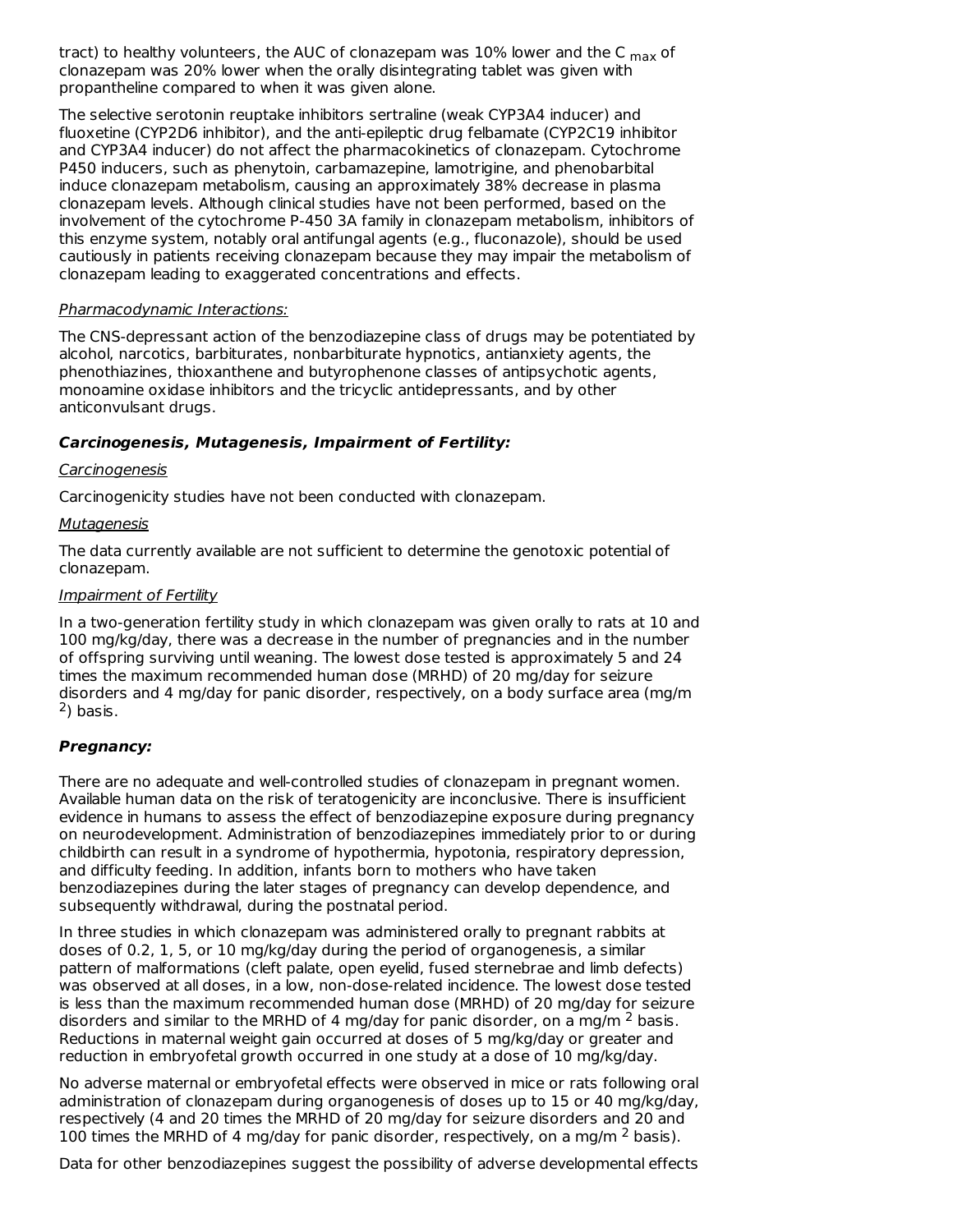(long-term effects on neurobehavioral and immunological function) in animals following prenatal exposure to benzodiazepines

To provide information regarding the effects of in utero exposure to clonazepam, physicians are advised to recommend that pregnant patients taking clonazepam enroll in the NAAED Pregnancy Registry. This can be done by calling the toll free number 1-888- 233-2334, and must be done by patients themselves. Information on this registry can also be found at the website http://www.aedpregnancyregistry.org/

### **Labor and Delivery:**

The effect of clonazepam on labor and delivery in humans has not been specifically studied; however, perinatal complications have been reported in children born to mothers who have been receiving benzodiazepines late in pregnancy, including findings suggestive of either excess benzodiazepine exposure or of withdrawal phenomena (see PRECAUTIONS: Pregnancy).

### **Nursing Mothers:**

The effects of clonazepam on the breastfed infant and on milk production are unknown. The developmental and health benefits of breastfeeding should be considered along with the mother's clinical need for clonazepam and any potential adverse effects on the breastfed infant from clonazepam or from the underlying maternal condition.

### **Pediatric Use:**

Because of the possibility that adverse effects on physical or mental development could become apparent only after many years, a benefit-risk consideration of the long-term use of clonazepam is important in pediatric patients being treated for seizure disorder (see INDICATIONS AND USAGE and DOSAGE AND ADMINISTRATION).

Safety and effectiveness in pediatric patients with panic disorder below the age of 18 have not been established.

## **Geriatric Use:**

Clinical studies of clonazepam did not include sufficient numbers of subjects aged 65 and over to determine whether they respond differently from younger subjects. Other reported clinical experience has not identified differences in responses between the elderly and younger patients. In general, dose selection for an elderly patient should be cautious, usually starting at the low end of the dosing range, reflecting the greater frequency of decreased hepatic, renal, or cardiac function, and of concomitant disease or other drug therapy.

Because clonazepam undergoes hepatic metabolism, it is possible that liver disease will impair clonazepam elimination. Metabolites of clonazepam are excreted by the kidneys; to avoid their excess accumulation, caution should be exercised in the administration of the drug to patients with impaired renal function. Because elderly patients are more likely to have decreased hepatic and/or renal function, care should be taken in dose selection, and it may be useful to assess hepatic and/or renal function at the time of dose selection.

Sedating drugs may cause confusion and over-sedation in the elderly; elderly patients generally should be started on low doses of clonazepam and observed closely.

## **ADVERSE REACTIONS**

The adverse experiences for clonazepam are provided separately for patients with seizure disorders and with panic disorder.

## **Seizure Disorders:**

The most frequently occurring side effects of clonazepam are referable to CNS depression. Experience in treatment of seizures has shown that drowsiness has occurred in approximately 50% of patients and ataxia in approximately 30%. In some cases, these may diminish with time; behavior problems have been noted in approximately 25% of patients. Others, listed by system, including those identified during postapproval use of clonazepam are: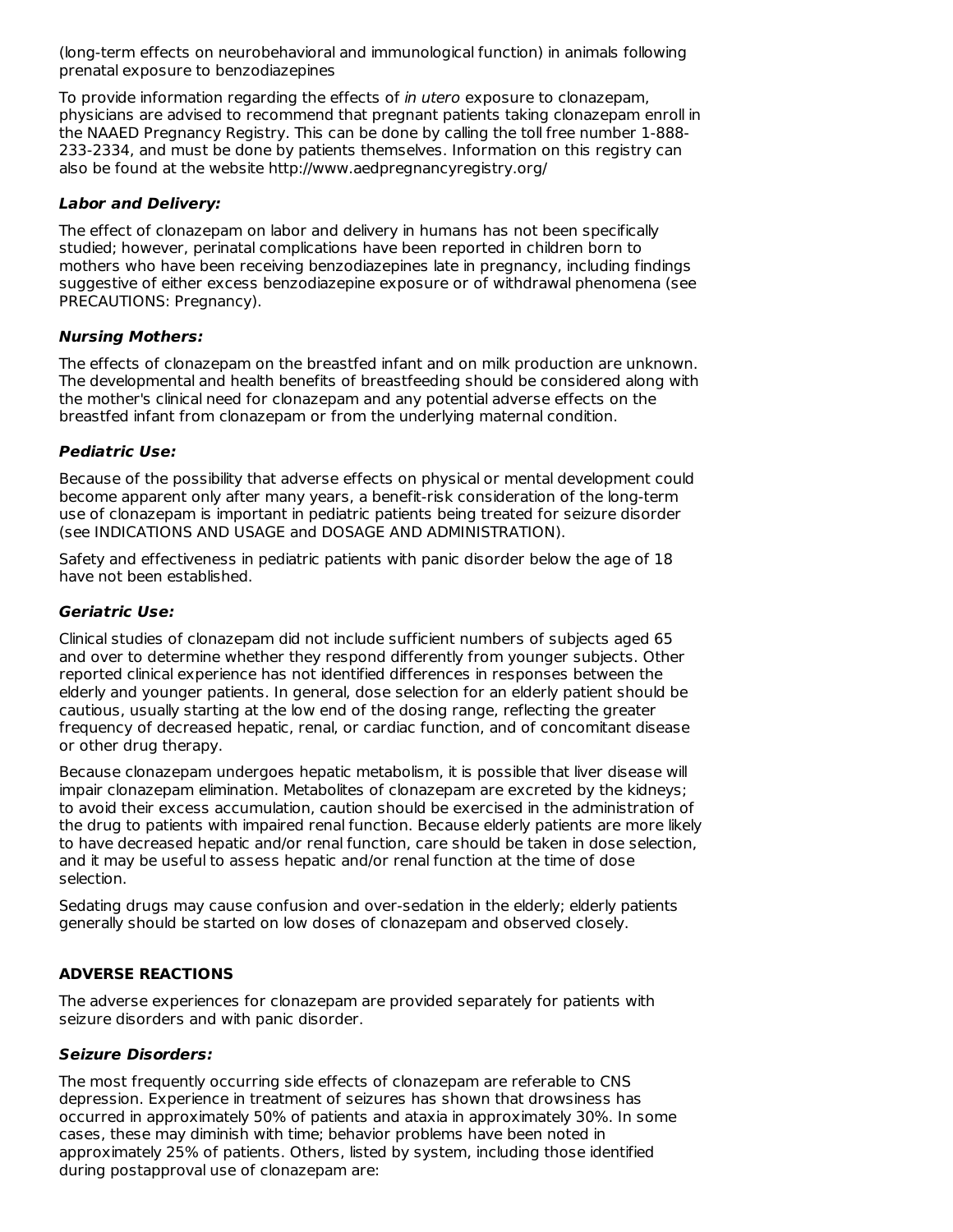Cardiovascular: Palpitations

Dermatologic: Hair loss, hirsutism, skin rash, ankle and facial edema

Gastrointestinal: Anorexia, coated tongue, constipation, diarrhea, dry mouth, encopresis, gastritis, increased appetite, nausea, sore gums

Genitourinary: Dysuria, enuresis, nocturia, urinary retention

Hematopoietic: Anemia, leukopenia, thrombocytopenia, eosinophilia

Hepatic: Hepatomegaly, transient elevations of serum transaminases and alkaline phosphatase

Musculoskeletal: Muscle weakness, pains

Miscellaneous: Dehydration, general deterioration, fever, lymphadenopathy, weight loss or gain

**Neurologic:** Abnormal eye movements, aphonia, choreiform movements, coma, diplopia, dysarthria, dysdiadochokinesis, "glassy-eyed" appearance, headache, hemiparesis, hypotonia, nystagmus, respiratory depression, slurred speech, tremor, vertigo

Psychiatric: Confusion, depression, amnesia, hallucinations, hysteria, increased libido, insomnia, psychosis (the behavior effects are more likely to occur in patients with a history of psychiatric disturbances). The following paradoxical reactions have been observed: irritability, aggression, agitation, nervousness, hostility, anxiety, sleep disturbances, nightmares, abnormal dreams, hallucinations.

Respiratory: Chest congestion, rhinorrhea, shortness of breath, hypersecretion in upper respiratory passages

# **Panic Disorder:**

Adverse events during exposure to clonazepam were obtained by spontaneous report and recorded by clinical investigators using terminology of their own choosing. Consequently, it is not possible to provide a meaningful estimate of the proportion of individuals experiencing adverse events without first grouping similar types of events into a smaller number of standardized event categories. In the tables and tabulations that follow, CIGY dictionary terminology has been used to classify reported adverse events, except in certain cases in which redundant terms were collapsed into more meaningful terms, as noted below.

The stated frequencies of adverse events represent the proportion of individuals who experienced, at least once, a treatment-emergent adverse event of the type listed. An event was considered treatment-emergent if it occurred for the first time or worsened while receiving therapy following baseline evaluation.

## **Adverse Findings Observed in Short-Term, Placebo-Controlled Trials:**

## Adverse Events Associated with Discontinuation of Treatment:

Overall, the incidence of discontinuation due to adverse events was 17% in clonazepam compared to 9% for placebo in the combined data of two 6- to 9-week trials. The most common events ( $\geq 1\%$ ) associated with discontinuation and a dropout rate twice or greater for clonazepam than that of placebo included the following:

| Adverse                      | Clonazepam  | Placebo     |  |  |
|------------------------------|-------------|-------------|--|--|
| Event                        | $(N = 574)$ | $(N = 294)$ |  |  |
| Somnolence                   | 7%          | $1\%$       |  |  |
| Depression                   | 4%          | 1%          |  |  |
| <b>Dizziness</b>             | $1\%$       | $< 1\%$     |  |  |
| <b>Nervousness</b>           | $1\%$       | 0%          |  |  |
| Ataxia                       | $1\%$       | 0%          |  |  |
| Intellectual Ability Reduced | 1%          | 0%          |  |  |

#### **Table 2 Most Common Adverse Events (≥ 1%) Associated with Discontinuation of Treatment**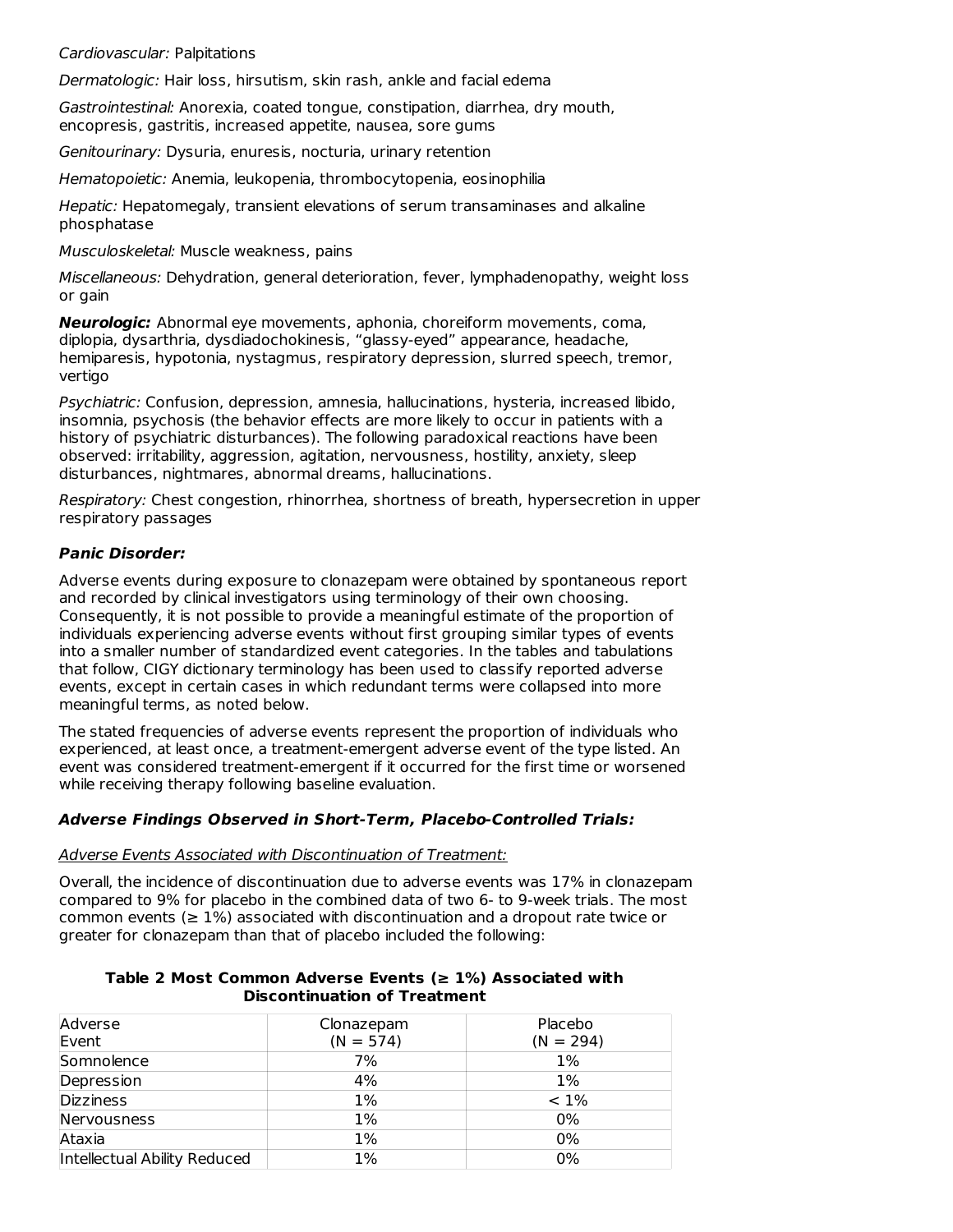#### Adverse Events Occurring at an Incidence of 1% or More among Clonazepam-Treated Patients:

Table 3 enumerates the incidence, rounded to the nearest percent, of treatmentemergent adverse events that occurred during acute therapy of panic disorder from a pool of two 6- to 9-week trials. Events reported in 1% or more of patients treated with clonazepam (doses ranging from 0.5 to 4 mg/day) and for which the incidence was greater than that in placebo-treated patients are included.

The prescriber should be aware that the figures in Table 3 cannot be used to predict the incidence of side effects in the course of usual medical practice where patient characteristics and other factors differ from those that prevailed in the clinical trials. Similarly, the cited frequencies cannot be compared with figures obtained from other clinical investigations involving different treatments, uses and investigators. The cited figures, however, do provide the prescribing physician with some basis for estimating the relative contribution of drug and nondrug factors to the side effect incidence in the population studied.

| Clonazepam Maximum Daily Dose                            |                     |                                     |                     |                |                        |                |
|----------------------------------------------------------|---------------------|-------------------------------------|---------------------|----------------|------------------------|----------------|
|                                                          |                     |                                     |                     |                | All                    |                |
|                                                          |                     | $1 - 2$                             | $2 - < 3$           |                | $\geq$ 3 mg Clonazepam |                |
|                                                          | < 1 mg              | mg                                  | mg                  | $n =$          | Groups                 | Placebo        |
| <b>Adverse Event</b>                                     | %                   | $n = 96$ $n = 129$<br>$\frac{0}{0}$ | $n = 113$<br>%      | 235<br>%       | $N = 574$<br>%         | $N = 294$<br>% |
| by Body System                                           |                     |                                     |                     |                |                        |                |
| Central & Peripheral Nervous                             |                     |                                     |                     |                |                        |                |
| System<br>Somnolence <sup>t</sup>                        | 26                  | 35                                  | 50                  | 36             | 37                     | 10             |
| <b>Dizziness</b>                                         | 5                   | 5                                   | 12                  | 8              | 8                      | 4              |
| Coordination Abnormal <sup>+</sup>                       | $\mathbf{1}$        | $\overline{2}$                      | 7                   | 9              | 6                      | 0              |
| Ataxia <sup>+</sup>                                      | $\overline{2}$      | $\mathbf{1}$                        | 8                   | 8              | 5                      |                |
|                                                          | 0                   | 0                                   | 4                   | 3              | $\overline{2}$         | 0              |
| Dysarthria <sup>†</sup><br>Psychiatric                   |                     |                                     |                     |                |                        | 0              |
|                                                          |                     |                                     |                     |                |                        |                |
| Depression                                               | 7<br>$\overline{2}$ | 6<br>5                              | 8<br>$\overline{2}$ | 8<br>5         | 7                      | $\mathbf 1$    |
| Memory Disturbance                                       |                     |                                     |                     |                | 4                      | 2              |
| Nervousness                                              | $\mathbf{1}$        | 4                                   | 3                   | $\overline{4}$ | 3                      | $\overline{2}$ |
| <b>Intellectual Ability</b><br>Reduced                   | $\overline{0}$      | $\overline{2}$                      | $\overline{4}$      | 3              | $\overline{2}$         | 0              |
|                                                          | $\mathbf 0$         | $\mathbf 1$                         |                     | $\overline{2}$ | $\mathbf 1$            |                |
| <b>Emotional Lability</b><br>Libido Decreased            | $\overline{0}$      | $\mathbf{1}$                        | 2<br>3              | $\overline{1}$ | $\mathbf{1}$           | 1<br>0         |
|                                                          | $\overline{0}$      | $\overline{2}$                      | $\overline{2}$      | $\mathbf{1}$   | $\mathbf{1}$           |                |
| Confusion                                                |                     |                                     |                     |                |                        | 0              |
| Respiratory System                                       |                     |                                     | $\overline{7}$      |                |                        |                |
| <b>Upper Respiratory</b><br>Tract Infection <sup>†</sup> | 10                  | 10                                  |                     | 6              | 8                      | 4              |
| <b>Sinusitis</b>                                         | 4                   | 2                                   | 8                   | 4              | 4                      | 3              |
| <b>Rhinitis</b>                                          | 3                   | $\overline{2}$                      | 4                   | $\overline{2}$ | $\overline{2}$         | 1              |
| Coughing                                                 | $\overline{2}$      | $\overline{2}$                      | 4                   | $\mathbf 0$    | $\overline{2}$         | 0              |
| Pharyngitis                                              | $\overline{1}$      | $\mathbf{1}$                        | 3                   | $\overline{2}$ | $\overline{2}$         | $\mathbf 1$    |
| <b>Bronchitis</b>                                        | $\mathbf{1}$        | 0                                   | $\overline{2}$      | $\overline{2}$ | $\mathbf{1}$           | $\mathbf{1}$   |
| Gastrointestinal System                                  |                     |                                     |                     |                |                        |                |
| Constipation <sup>†</sup>                                | 0                   | 1                                   | 5                   | 3              | $\overline{2}$         | 2              |
| Appetite Decreased                                       | $\mathbf{1}$        | $\mathbf{1}$                        | 0                   | 3              | $\mathbf{1}$           | 1              |
| Abdominal Pain <sup>†</sup>                              | $\overline{2}$      | $\overline{2}$                      | $\overline{2}$      | $\Omega$       | 1                      | 1              |
| Body as a Whole                                          |                     |                                     |                     |                |                        |                |
| Fatigue                                                  | 9                   | 6                                   | 7                   | 7              | 7                      | 4              |
| Allergic Reaction                                        | 3                   | 1                                   | 4                   | $\overline{2}$ | $\overline{2}$         | 1              |
| Musculoskeletal                                          |                     |                                     |                     |                |                        |                |
| Myalgia                                                  | 2                   | $\mathbf 1$                         | 4                   | $\mathbf 0$    | 1                      | $\mathbf 1$    |
| Resistance Mechanism Disorders                           |                     |                                     |                     |                |                        |                |

#### **Table 3. Treatment-Emergent Adverse Event Incidence in 6- to 9- Week Placebo-Controlled Clinical Trials \***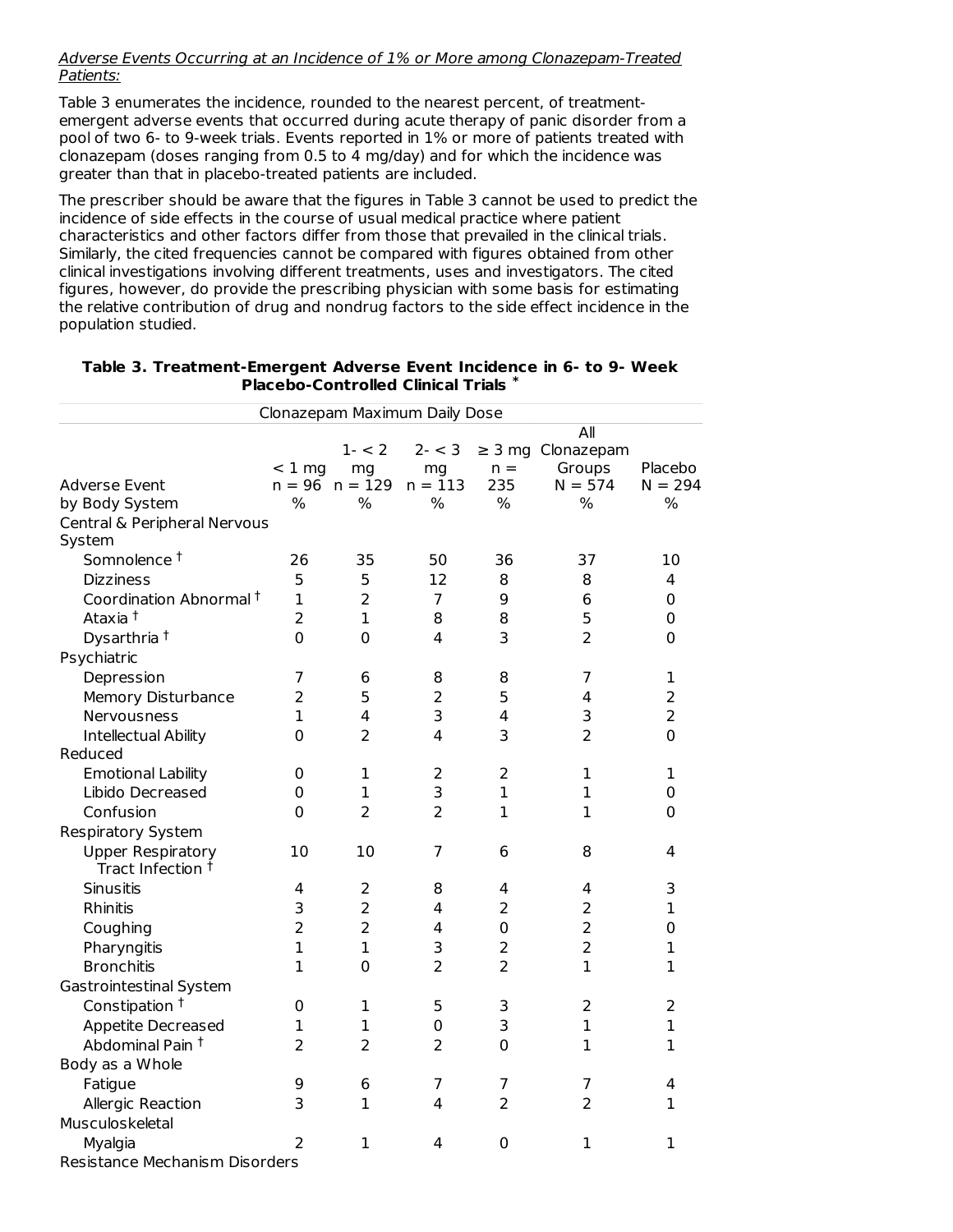| Influenza                                                                                        |   |   |   |  |  |  |
|--------------------------------------------------------------------------------------------------|---|---|---|--|--|--|
| Urinary System                                                                                   |   |   |   |  |  |  |
| Micturition Frequency                                                                            |   |   |   |  |  |  |
| Urinary Tract Infection <sup>†</sup>                                                             | 0 | O |   |  |  |  |
| <b>Vision Disorders</b>                                                                          |   |   |   |  |  |  |
| <b>Blurred Vision</b>                                                                            |   |   |   |  |  |  |
| Reproductive Disorders #                                                                         |   |   |   |  |  |  |
| Female                                                                                           |   |   |   |  |  |  |
| Dysmenorrhea                                                                                     |   | 6 | 5 |  |  |  |
| Colpitis                                                                                         |   |   |   |  |  |  |
| Male                                                                                             |   |   |   |  |  |  |
| Ejaculation Delayed                                                                              |   |   |   |  |  |  |
| Impotence                                                                                        |   |   |   |  |  |  |
| represented and the street 10/ of potionted tracted with along anoma and far which the incidence |   |   |   |  |  |  |

 $\ast$  Events reported by at least 1% of patients treated with clonazepam and for which the incidence was greater than that for placebo.

† Indicates that the p-value for the dose-trend test (Cochran-Mantel-Haenszel) for adverse event incidence was ≤ 0.10.

‡ Denominators for events in gender-specific systems are: n = 240 (clonazepam), 102 (placebo) for male, and 334 (clonazepam), 192 (placebo) for female.

## Commonly Observed Adverse Events:

#### **Table 4. Incidence of Most Commonly Observed Adverse Events in \* Acute Therapy in Pool of 6- to 9- Week Trials**

| Adverse Event         | Clonazepam<br>$(N = 574)$ | Placebo<br>$(n = 294)$ |  |  |
|-----------------------|---------------------------|------------------------|--|--|
| Somnolence            | 37%                       | 10%                    |  |  |
| Depression            | 7%                        | $1\%$                  |  |  |
| Coordination Abnormal | 6%                        | $0\%$                  |  |  |
| Ataxia                | .5%                       | $0\%$                  |  |  |

\* Treatment-emergent events for which the incidence in the clonazepam patients was ≥ 5% and at least twice that in the placebo patients.

# Treatment-Emergent Depressive Symptoms:

In the pool of two short-term placebo-controlled trials, adverse events classified under the preferred term "depression" were reported in 7% of clonazepam-treated patients compared to 1% of placebo-treated patients, without any clear pattern of dose relatedness. In these same trials, adverse events classified under the preferred term "depression" were reported as leading to discontinuation in 4% of clonazepam-treated patients compared to 1% of placebo-treated patients. While these findings are noteworthy, Hamilton Depression Rating Scale (HAM-D) data collected in these trials revealed a larger decline in HAM-D scores in the clonazepam group than the placebo group suggesting that clonazepam-treated patients were not experiencing a worsening or emergence of clinical depression.

## Other Adverse Events Observed During the Premarketing Evaluation of Clonazepam in Panic Disorder:

Following is a list of modified CIGY terms that reflect treatment-emergent adverse events reported by patients treated with clonazepam at multiple doses during clinical trials. All reported events are included except those already listed in Table 3 or elsewhere in labeling, those events for which a drug cause was remote, those event terms which were so general as to be uninformative, and events reported only once and which did not have a substantial probability of being acutely life-threatening. It is important to emphasize that, although the events occurred during treatment with clonazepam, they were not necessarily caused by it.

Events are further categorized by body system and listed in order of decreasing frequency. These adverse events were reported infrequently, which is defined as occurring in 1/100 to 1/1000 patients.

Body as a Whole: weight increase, accident, weight decrease, wound, edema, fever, shivering, abrasions, ankle edema, edema foot, edema periorbital, injury, malaise, pain,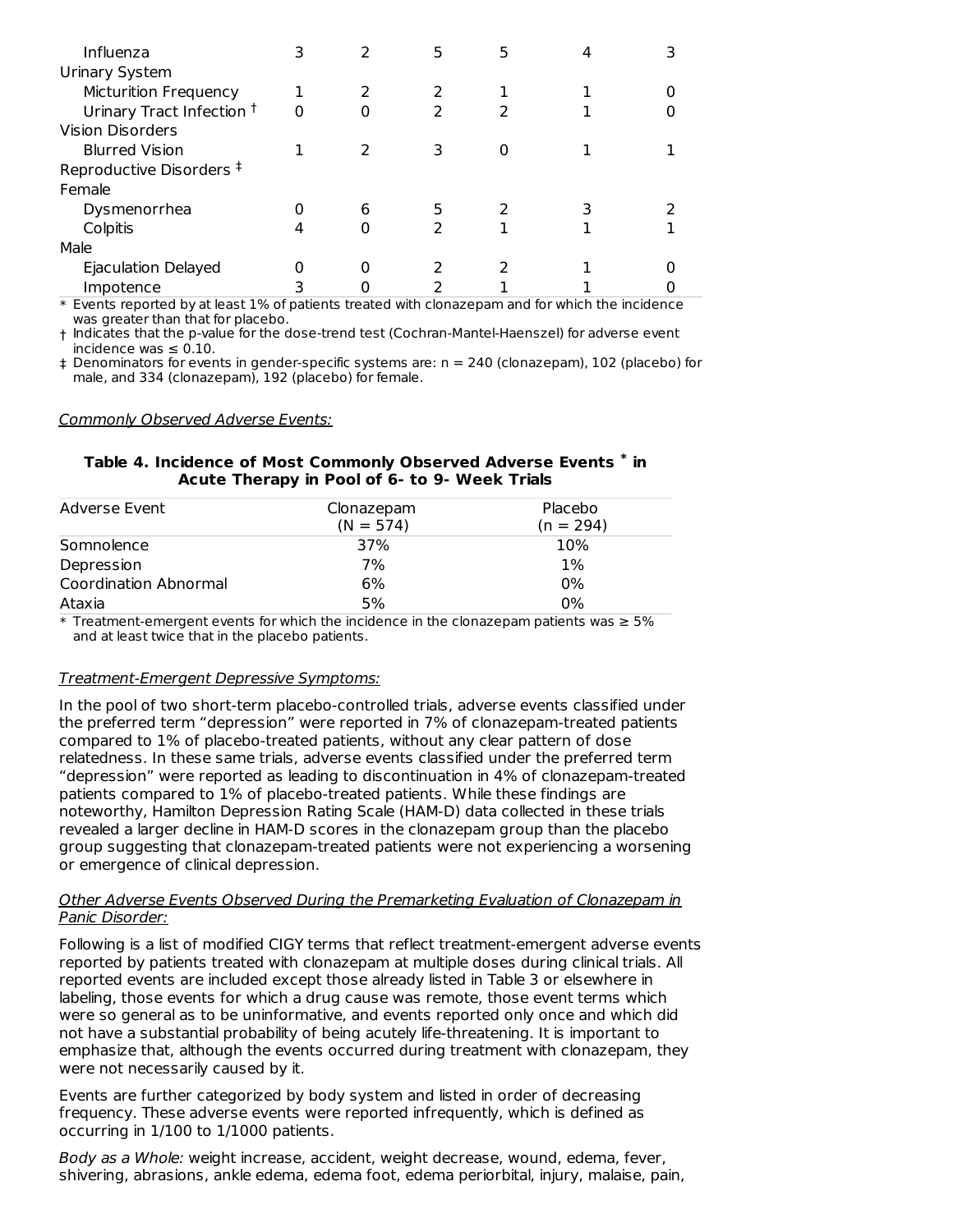cellulitis, inflammation localized

Cardiovascular Disorders: chest pain, hypotension postural

Central and Peripheral Nervous System Disorders: migraine, paresthesia, drunkenness, feeling of enuresis, paresis, tremor, burning skin, falling, head fullness, hoarseness, hyperactivity, hypoesthesia, tongue thick, twitching

Gastrointestinal System Disorders: abdominal discomfort, gastrointestinal inflammation, stomach upset, toothache, flatulence, pyrosis, saliva increased, tooth disorder, bowel movements frequent, pain pelvic, dyspepsia, hemorrhoids

Hearing and Vestibular Disorders: vertigo, otitis, earache, motion sickness

Heart Rate and Rhythm Disorders: palpitation

Metabolic and Nutritional Disorders: thirst, gout

Musculoskeletal System Disorders: back pain, fracture traumatic, sprains and strains, pain leg, pain nape, cramps muscle, cramps leg, pain ankle, pain shoulder, tendinitis, arthralgia, hypertonia, lumbago, pain feet, pain jaw, pain knee, swelling knee

Platelet, Bleeding and Clotting Disorders: bleeding dermal

Psychiatric Disorders: insomnia, organic disinhibition, anxiety, depersonalization, dreaming excessive, libido loss, appetite increased, libido increased, reactions decreased, aggression, apathy, disturbance in attention, excitement, anger, hunger abnormal, illusion, nightmares, sleep disorder, suicide ideation, yawning

Reproductive Disorders, Female: breast pain, menstrual irregularity

Reproductive Disorders, Male: ejaculation decreased

Resistance Mechanism Disorders: infection mycotic, infection viral, infection streptococcal, herpes simplex infection, infectious mononucleosis, moniliasis

Respiratory System Disorders: sneezing excessive, asthmatic attack, dyspnea, nosebleed, pneumonia, pleurisy

Skin and Appendages Disorders: acne flare, alopecia, xeroderma, dermatitis contact, flushing, pruritus, pustular reaction, skin burns, skin disorder

Special Senses Other, Disorders: taste loss

Urinary System Disorders: dysuria, cystitis, polyuria, urinary incontinence, bladder dysfunction, urinary retention, urinary tract bleeding, urine discoloration

Vascular (Extracardiac) Disorders: thrombophlebitis leg

Vision Disorders: eye irritation, visual disturbance, diplopia, eye twitching, styes, visual field defect, xerophthalmia

## **DRUG ABUSE AND DEPENDENCE**

**Controlled Substance:**Clonazepam tablets contains clonazepam, a Schedule IV controlled substance.

**Abuse:**Clonazepam is a benzodiazepine and a CNS depressant with a potential for abuse and addiction. Abuse is the intentional, non-therapeutic use of a drug, even once, for its desirable psychological or physiological effects. Misuse is the intentional use, for therapeutic purposes, of a drug by an individual in a way other than prescribed by a health care provider or for whom it was not prescribed. Drug addiction is a cluster of behavioral, cognitive, and physiological phenomena that may include a strong desire to take the drug, difficulties in controlling drug use (e.g., continuing drug use despite harmful consequences, giving a higher priority to drug use than other activities and obligations), and possible tolerance or physical dependence. Even taking benzodiazepines as prescribed may put patients at risk for abuse and misuse of their medication. Abuse and misuse of benzodiazepines may lead to addiction.

Abuse and misuse of benzodiazepines often (but not always) involve the use of doses greater than the maximum recommended dosage and commonly involve concomitant use of other medications, alcohol, and/or illicit substances, which is associated with an increased frequency of serious adverse outcomes, including respiratory depression,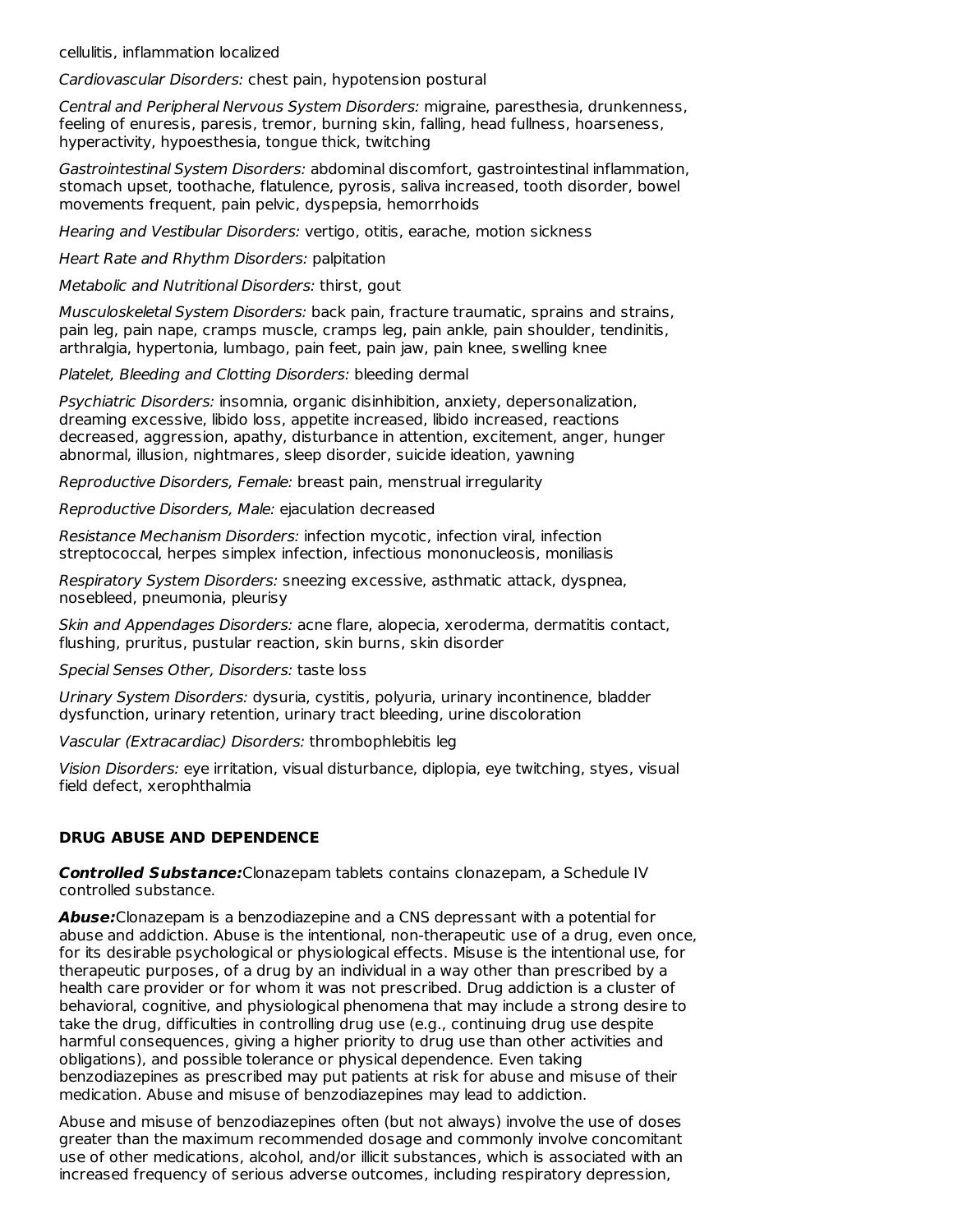overdose, or death. Benzodiazepines are often sought by individuals who abuse drugs and other substances, and by individuals with addictive disorders (see WARNINGS: Abuse, Misuse, and Addiction).

The following adverse reactions have occurred with benzodiazepine abuse and/or misuse: abdominal pain, amnesia, anorexia, anxiety, aggression, ataxia, blurred vision, confusion, depression, disinhibition, disorientation, dizziness, euphoria, impaired concentration and memory, indigestion, irritability, muscle pain, slurred speech, tremors, and vertigo.

The following severe adverse reactions have occurred with benzodiazepine abuse and/or misuse: delirium, paranoia, suicidal ideation and behavior, seizures, coma, breathing difficulty, and death. Death is more often associated with polysubstance use (especially benzodiazepines with other CNS depressants such as opioids and alcohol).

## **Dependence:**

### Physical Dependence:

Clonazepam may produce physical dependence from continued therapy. Physical dependence is a state that develops as a result of physiological adaptation in response to repeated drug use, manifested by withdrawal signs and symptoms after abrupt discontinuation or a significant dose reduction of a drug. Abrupt discontinuation or rapid dosage reduction of benzodiazepines or administration of flumazenil, a benzodiazepine antagonist, may precipitate acute withdrawal reactions, including seizures, which can be life-threatening. Patients at an increased risk of withdrawal adverse reactions after benzodiazepine discontinuation or rapid dosage reduction include those who take higher dosages (i.e., higher and/or more frequent doses) and those who have had longer durations of use (see WARNINGS: Dependence and Withdrawal Reactions).

To reduce the risk of withdrawal reactions, use a gradual taper to discontinue clonazepam or reduce the dosage (see DOSAGE AND ADMINISTRATION: Discontinuation or Dosage Reduction of clonazepam and WARNINGS: Dependence and Withdrawal Reactions).

### Acute Withdrawal Signs and Symptoms

Acute withdrawal signs and symptoms associated with benzodiazepines have included abnormal involuntary movements, anxiety, blurred vision, depersonalization, depression, derealization, dizziness, fatigue, gastrointestinal adverse reactions (e.g., nausea, vomiting, diarrhea, weight loss, decreased appetite), headache, hyperacusis, hypertension, irritability, insomnia, memory impairment, muscle pain and stiffness, panic attacks, photophobia, restlessness, tachycardia, and tremor. More severe acute withdrawal signs and symptoms, including life-threatening reactions, have included catatonia, convulsions, delirium tremens, depression, hallucinations, mania, psychosis, seizures, and suicidality.

#### Protracted Withdrawal Syndrome

Protracted withdrawal syndrome associated with benzodiazepines is characterized by anxiety, cognitive impairment, depression, insomnia, formication, motor symptoms (e.g., weakness, tremor, muscle twitches), paresthesia, and tinnitus that persists beyond 4 to 6 weeks after initial benzodiazepine withdrawal. Protracted withdrawal symptoms may last weeks to more than 12 months. As a result, there may be difficulty in differentiating withdrawal symptoms from potential re-emergence or continuation of symptoms for which the benzodiazepine was being used.

Tolerance Tolerance to clonazepam may develop from continued therapy. Tolerance is a physiological state characterized by a reduced response to a drug after repeated administration (i.e., a higher dose of a drug is required to produce the same effect that was once obtained at a lower dose). Tolerance to the therapeutic effect of clonazepam may develop; however, little tolerance develops to the amnestic reactions and other cognitive impairments caused by benzodiazepines.

Following the short-term treatment of patients with panic disorder in Studies 1 and 2 (see CLINICAL PHARMACOLOGY: Clinical Trials), patients were gradually withdrawn during a 7-week downward-titration (discontinuance) period. Overall, the discontinuance period was associated with good tolerability and a very modest clinical deterioration, without evidence of a significant rebound phenomenon. However, there are not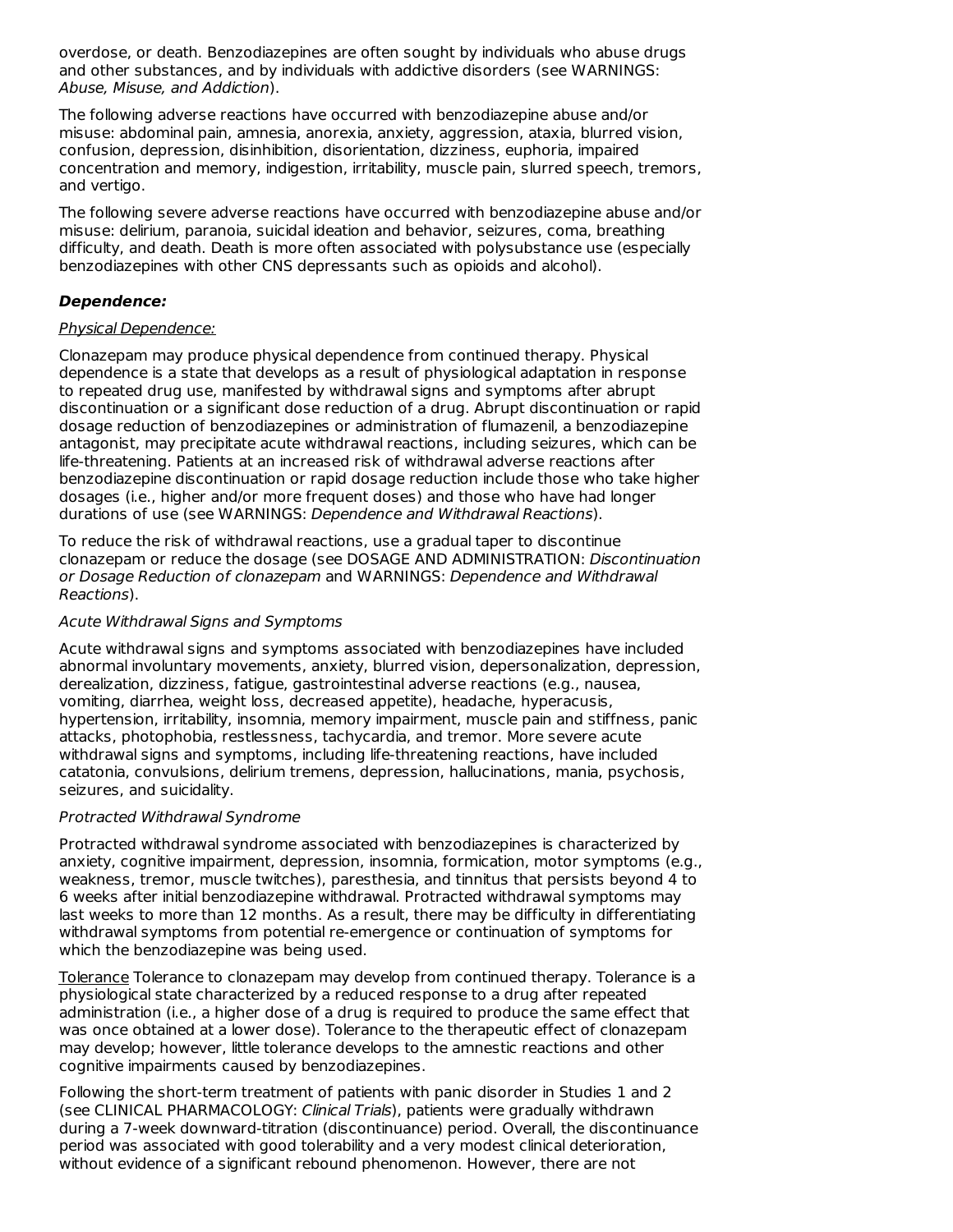sufficient data from adequate and well-controlled long-term clonazepam studies in patients with panic disorder to accurately estimate the risks of withdrawal symptoms and dependence that may be associated with such use.

## **OVERDOSAGE**

## **Human Experience:**

Symptoms of clonazepam overdosage, like those produced by other CNS depressants, include somnolence, confusion, coma, and diminished reflexes.

## **Overdose Management:**

Treatment includes monitoring of respiration, pulse and blood pressure, general supportive measures and immediate gastric lavage. Intravenous fluids should be administered and an adequate airway maintained. Hypotension may be combated by the use of levarterenol or metaraminol. Dialysis is of no known value.

Flumazenil, a specific benzodiazepine-receptor antagonist, is indicated for the complete or partial reversal of the sedative effects of benzodiazepines and may be used in situations when an overdose with a benzodiazepine is known or suspected. Prior to the administration of flumazenil, necessary measures should be instituted to secure airway, ventilation and intravenous access. Flumazenil is intended as an adjunct to, not as a substitute for, proper management of benzodiazepine overdose. Patients treated with flumazenil should be monitored for resedation, respiratory depression and other residual benzodiazepine effects for an appropriate period after treatment. **The prescriber should be aware of a risk of seizure in association with flumazenil treatment, particularly in long-term benzodiazepine users and in cyclic antidepressant overdose.** The complete flumazenil package insert, including CONTRAINDICATIONS, WARNINGS and PRECAUTIONS, should be consulted prior to use.

**Flumazenil is not indicated in patients with epilepsy who have been treated with benzodiazepines. Antagonism of the benzodiazepine effect in such patients may provoke seizures.**

Serious sequelae are rare unless other drugs or alcohol have been taken concomitantly.

# **DOSAGE AND ADMINISTRATION**

Clonazepam is available as a tablet. The tablets should be administered with water by swallowing the tablet whole.

## **Seizure Disorders:**

The use of multiple anticonvulsants may result in an increase of CNS depressant adverse effects. This should be considered before adding clonazepam to an existing anticonvulsant regimen.

## Adults:

The initial dose for adults with seizure disorders should not exceed 1.5 mg/day divided into three doses. Dosage may be increased in increments of 0.5 mg to 1 mg every 3 days until seizures are adequately controlled or until side effects preclude any further increase. Maintenance dosage must be individualized for each patient depending upon response. Maximum recommended daily dose is 20 mg.

## Pediatric Patients:

Clonazepam is administered orally. In order to minimize drowsiness, the initial dose for infants and children (up to 10 years of age or 30 kg of body weight) should be between 0.01 and 0.03 mg/kg/day but not to exceed 0.05 mg/kg/day given in two or three divided doses. Dosage should be increased by no more than 0.25 mg to 0.5 mg every third day until a daily maintenance dose of 0.1 to 0.2 mg/kg of body weight has been reached, unless seizures are controlled or side effects preclude further increase. Whenever possible, the daily dose should be divided into three equal doses. If doses are not equally divided, the largest dose should be given before retiring.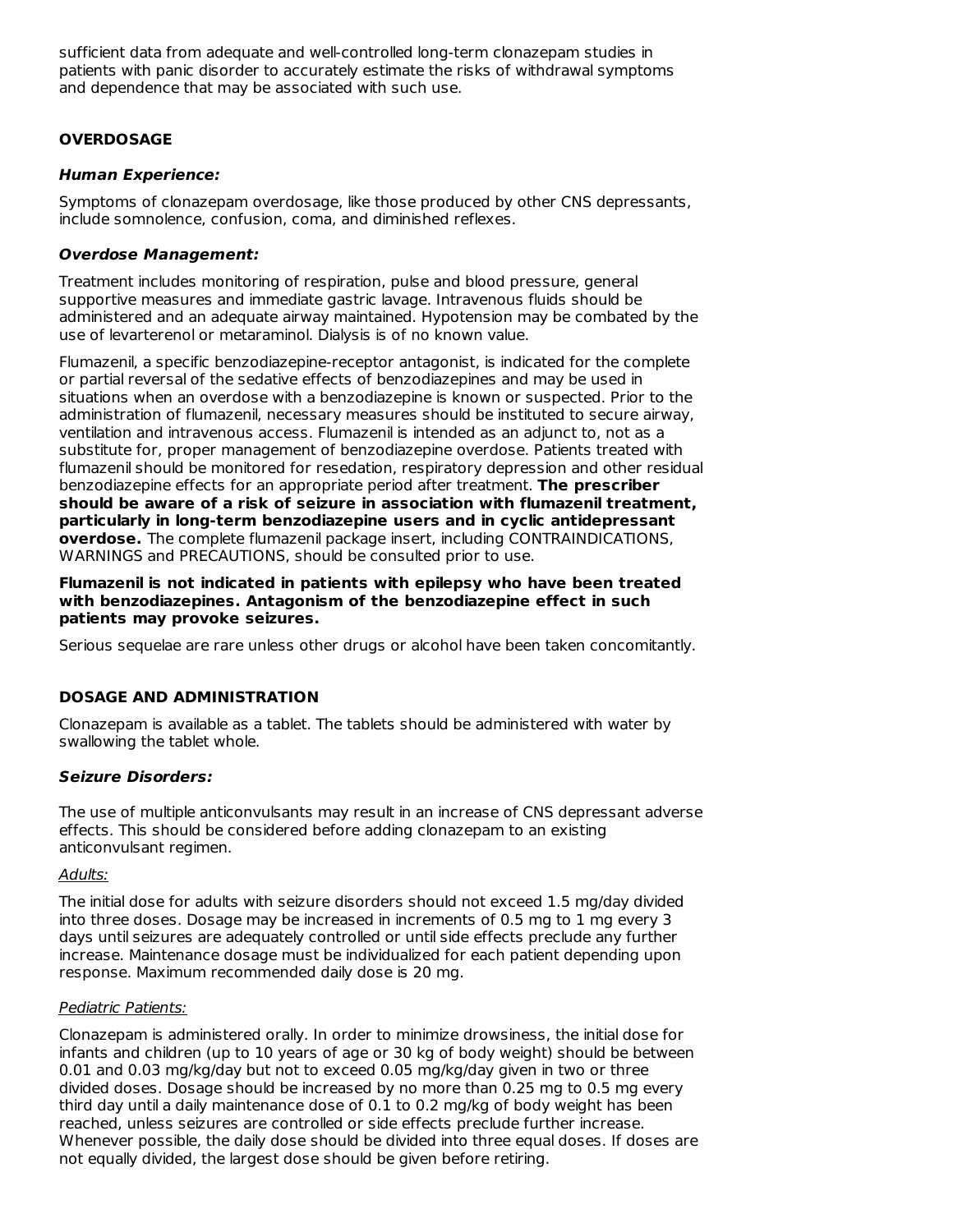## Geriatric Patients:

There is no clinical trial experience with clonazepam in seizure disorder patients 65 years of age and older. In general, elderly patients should be started on low doses of clonazepam and observed closely (see PRECAUTIONS: Geriatric Use).

### **Panic Disorder:**

### Adults:

The initial dose for adults with panic disorder is 0.25 mg twice daily. An increase to the target dose for most patients of 1 mg/day may be made after 3 days. The recommended dose of 1 mg/day is based on the results from a fixed dose study in which the optimal effect was seen at 1 mg/day. Higher doses of 2, 3 and 4 mg/day in that study were less effective than the 1 mg/day dose and were associated with more adverse effects. Nevertheless, it is possible that some individual patients may benefit from doses of up to a maximum dose of 4 mg/day, and in those instances, the dose may be increased in increments of 0.125 mg to 0.25 mg twice daily every 3 days until panic disorder is controlled or until side effects make further increases undesired. To reduce the inconvenience of somnolence, administration of one dose at bedtime may be desirable.

Treatment should be discontinued gradually, with a decrease of 0.125 mg twice daily every 3 days, until the drug is completely withdrawn.

There is no body of evidence available to answer the question of how long the patient treated with clonazepam should remain on it. Therefore, the physician who elects to use clonazepam for extended periods should periodically reevaluate the long-term usefulness of the drug for the individual patient.

### Pediatric Patients:

There is no clinical trial experience with clonazepam in panic disorder patients under 18 years of age.

#### Geriatric Patients:

There is no clinical trial experience with clonazepam in panic disorder patients 65 years of age and older. In general, elderly patients should be started on low doses of clonazepam and observed closely (see PRECAUTIONS: Geriatric Use).

## **Discontinuation or Dosage Reduction of Clonazepam:**

To reduce the risk of withdrawal reactions, increased seizure frequency, and status epilepticus, use a gradual taper to discontinue clonazepam or reduce the dosage. If a patient develops withdrawal reactions, consider pausing the taper or increasing the dosage to the previous tapered dosage level. Subsequently decrease the dosage more slowly (see WARNINGS: Dependence and Withdrawal Reactions and DRUG ABUSE AND DEPENDENCE: Dependence).

## **HOW SUPPLIED**

Clonazepam tablets USP 0.5 mg are orange, round, flat faced, beveled edge, scored, debossed with "1" and "2" on one side and plain on other. They are supplied as follows:

Bottles of 30 NDC 43063-797-30

Bottles of 60 NDC 43063-797-60

Store at 25°C (77°F); excursions permitted to 15° to 30°C (59° to 86°F). [See USP Controlled Room Temperature].

#### **Medication Guide**

**MEDICATION GUIDE Clonazepam Tablets USP C-IV (kloe-NA-za-pam) for oral use**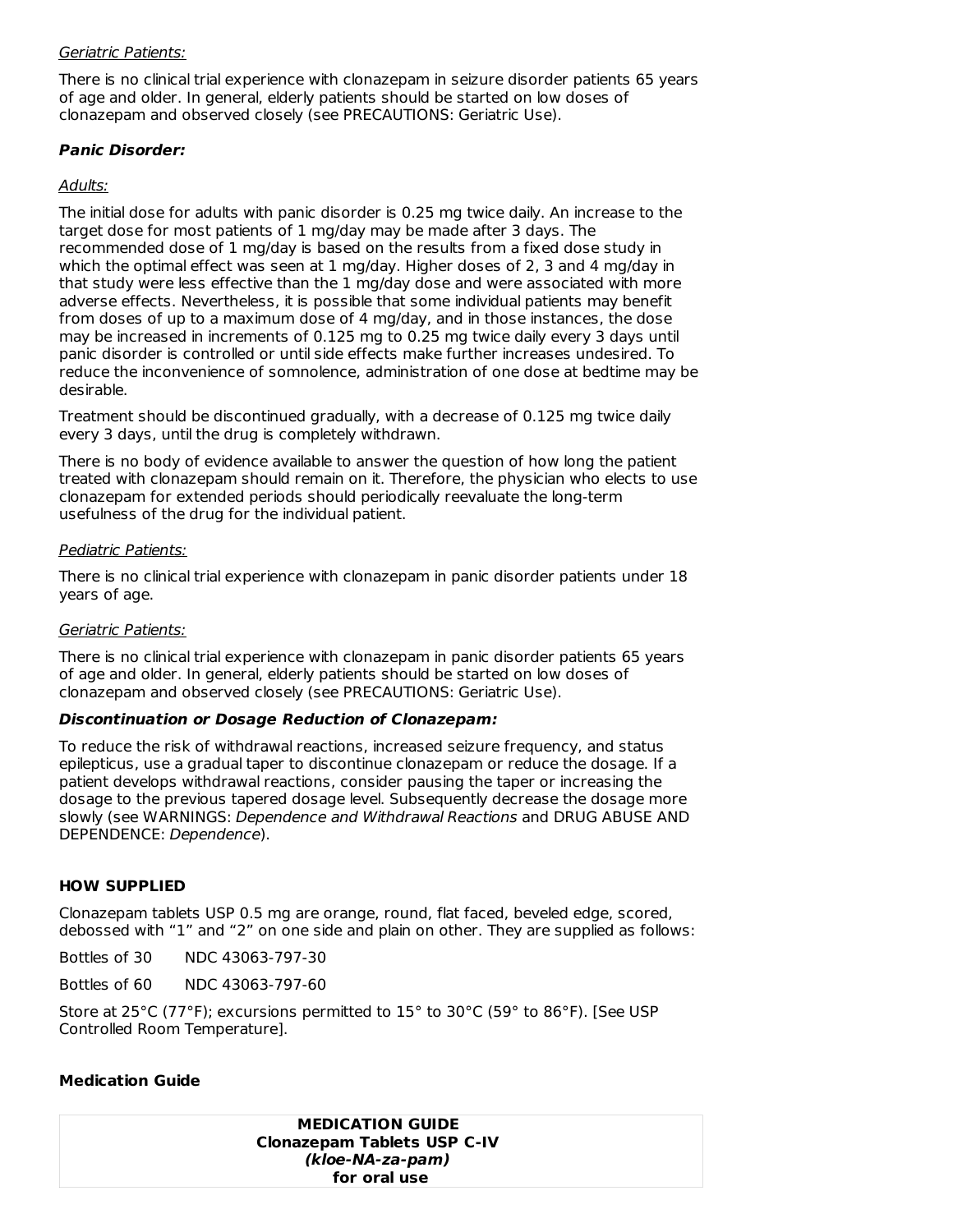### **What is the most important information I should know about Clonazepam tablets?**

- **Clonazepam tablets are a benzodiazepine medicine. Taking benzodiazepines with opioid medicines, alcohol, or other central nervous system (CNS) depressants (including street drugs) can cause severe drowsiness, breathing problems (respiratory depression), coma, and death.** Get emergency help right away if any of the following happens:
	- shallow or slowed breathing
	- o breathing stops (which may lead to the heart stopping)
	- excessive sleepiness (sedation) Do not drive or operate heavy machinery until you know how taking clonazepam tablets and opioids affects you.
- **Risk of abuse, misuse, and addiction.** There is a risk of abuse, misuse, and addiction with benzodiazepines, including clonazepam tablets, which can lead to overdose and serious side effects including coma and death.
	- **Serious side effects including coma and death have happened in people who have abused or misused benzodiazepines, including clonazepam tablets.** These serious side effects may also include delirium, paranoia, suicidal thoughts or actions, seizures, and difficulty breathing. **Call your healthcare provider or go to the nearest hospital emergency room right away if you get any of these serious side effects.**
	- **You can develop an addiction even if you take clonazepam tablets as prescribed by your healthcare provider.**
	- **Take clonazepam tablets exactly as your healthcare provider prescribed.**
	- Do not share your clonazepam tablets with other people.
	- Keep clonazepam tablets in a safe place and away from children.
- **Physical dependence and withdrawal reactions.** Clonazepam tablets can cause physical dependence and withdrawal reactions.
	- **Do not suddenly stop taking clonazepam tablets.** Stopping clonazepam tablets suddenly can cause serious and life-threatening side effects, including, unusual movements, responses, or expressions, seizures, sudden and severe mental or nervous system changes, depression, seeing or hearing things that others do not see or hear, an extreme increase in activity or talking, losing touch with reality, and suicidal thoughts or actions. **Call your healthcare provider or go to the nearest hospital emergency room right away if you get any of these symptoms.**
	- **Some people who suddenly stop benzodiazepines have symptoms that can last for several weeks to more than 12 months,** including, anxiety, trouble remembering, learning, or concentrating, depression, problems sleeping, feeling like insects are crawling under your skin, weakness, shaking, muscle twitching, burning or prickling feeling in your hands, arms, legs or feet, and ringing in your ears.
	- $\circ$  Physical dependence is not the same as drug addiction. Your healthcare provider can tell you more about the differences between physical dependence and drug addiction.
	- Do not take more clonazepam tablets than prescribed or take clonazepam tablets for longer than prescribed.
- **Clonazepam tablets can make you sleepy or dizzy and can slow your thinking and motor skills. This may get better over time.**
	- Do not drive, operate heavy machinery, or do other dangerous activities until you know how clonazepam affects you.
	- Clonazepam tablets may cause problems with your coordination, especially when you are walking or picking things up.
- **Do not drink alcohol or take other drugs that may make you sleepy or dizzy while taking clonazepam tablets until you talk to your healthcare provider.** When taken with alcohol or drugs that cause sleepiness or dizziness, clonazepam tablets may make your sleepiness or dizziness worse.
- **Like other antiepileptic medicines, clonazepam tablets may cause suicidal thoughts or actions in a very small number of people, about 1 in 500. Call your healthcare provider right away if you have any of these symptoms, especially if they are new, worse, or worry you:**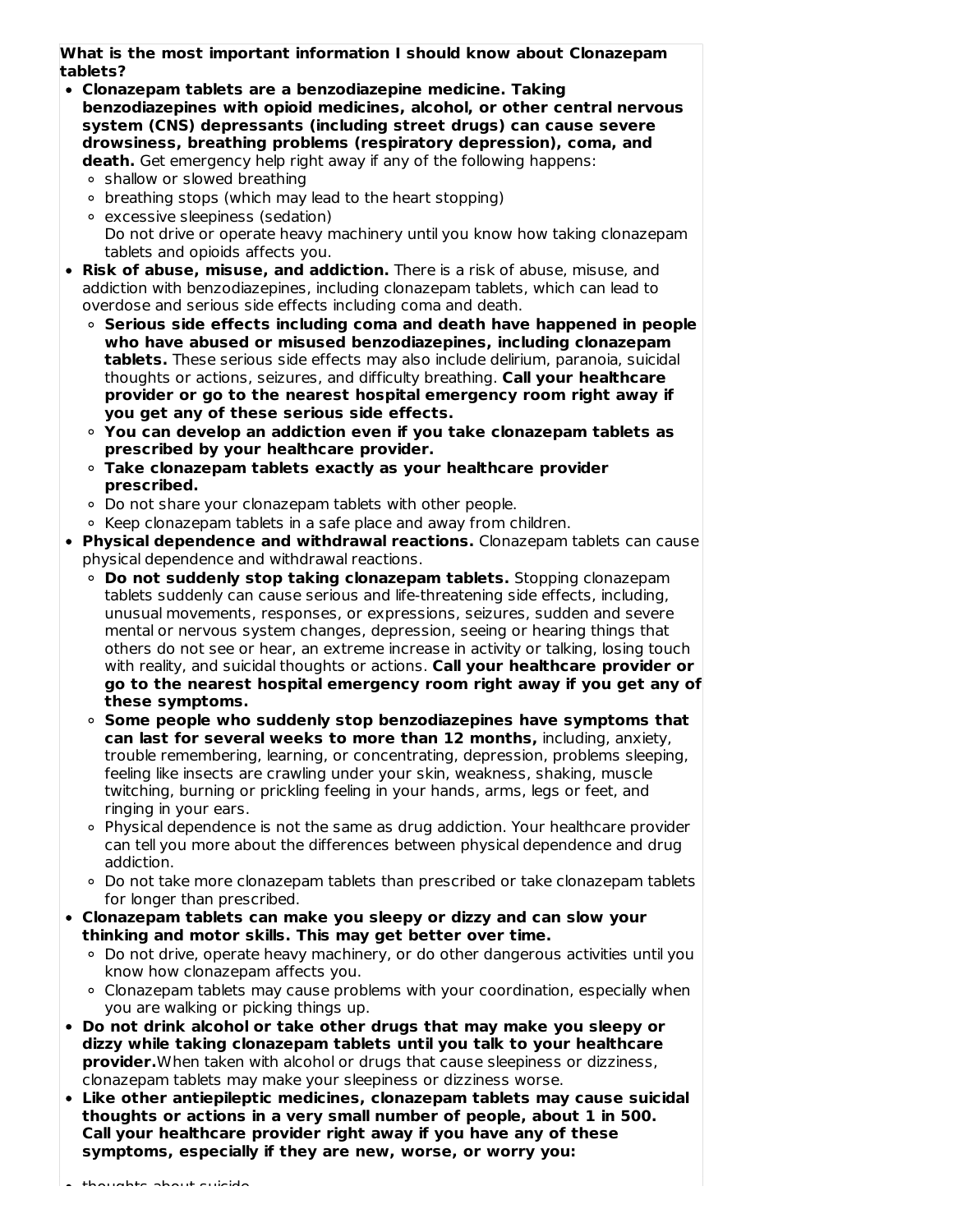- thoughts about suicide or dying
- 
- attempts to commit suicide
- new or worse anxiety feeling agitated or restless
- trouble sleeping (insomnia)
- new or worse irritability • an extreme increase in
- acting on dangerous impulses
- activity and talking (mania)
- new or worse depression
- panic attacks
- acting aggressive, being angry, or violent
- other unusual changes in behavior or mood

# **How can I watch for early symptoms of suicidal thoughts and actions?**

- Pay attention to any changes, especially sudden changes, in mood, behaviors, thoughts, or feelings.
- Keep all follow-up visits with your healthcare provider as scheduled. Call your healthcare provider between visits as needed, especially if you are worried about symptoms. Suicidal thoughts or actions can be caused by things other than medicines. If you have suicidal thoughts or actions, your healthcare provider may check for other causes.
- **Do not stop clonazepam tablets without first talking to a healthcare provider.**
	- $\circ$  Stopping clonazepam tablets suddenly can cause serious problems. Stopping clonazepam tablets suddenly can cause seizures that will not stop (status epilepticus).

## **What is Clonazepam tablets?**

- Clonazepam tablets is a prescription medicine used alone or with other medicines to treat:
	- certain types of seizure disorders (epilepsy) in adults and children
	- panic disorder with or without fear of open spaces (agoraphobia) in adults
- **Clonazepam tablets is a federally controlled substance (C-IV) because it contains clonazepam that can be abused or lead to dependence.** Keep clonazepam tablets in a safe place to prevent misuse and abuse. Selling or giving away clonazepam tablets may harm others, and is against the law. Tell your healthcare provider if you have ever abused or been dependent on alcohol, prescription medicines, or street drugs.

It is not known if clonazepam tablets is safe or effective in treating panic disorder in children younger than 18 years old.

# **Who should not take Clonazepam tablets?**

Do not take clonazepam tablets if you:

- **are allergic to benzodiazepines**
- **have significant liver disease**
- **have an eye disease called acute narrow angle glaucoma Ask your healthcare provider if you are not sure if you have any of the problems listed above.**

# **Before you take clonazepam tablets, tell your healthcare provider if you:**

- have liver or kidney problems
- have lung problems (respiratory disease)
- have or have had depression, mood problems, or suicidal thoughts or behavior
- have any other medical problems
- are pregnant or plan to become pregnant. It is not known if clonazepam tablets can harm your unborn baby. Tell your healthcare provider right away if you become pregnant while taking clonazepam tablets. You and your healthcare provider will decide if you should take clonazepam tablets while you are pregnant.
	- $\circ$  Studies in pregnant animals have shown harmful effects of benzodiazepine medications (including the active ingredient in clonazepam tablets) on the developing fetus.
	- Children born to mothers receiving benzodiazepine medications (including clonazepam tablets) late in pregnancy may be at some risk of experiencing breathing problems, feeding problems, hypothermia, and withdrawal symptoms.
	- If you become pregnant while taking clonazepam tablets, talk to your healthcare provider about registering with the North American Antiepileptic Drug Pregnancy Registry. You can register by calling 1-888-233-2334. The purpose of this registry is to collect information about the safety of antiepileptic drugs during pregnancy.
- are breastfeeding or plan to breastfeed. Clonazepam can pass into breast milk. You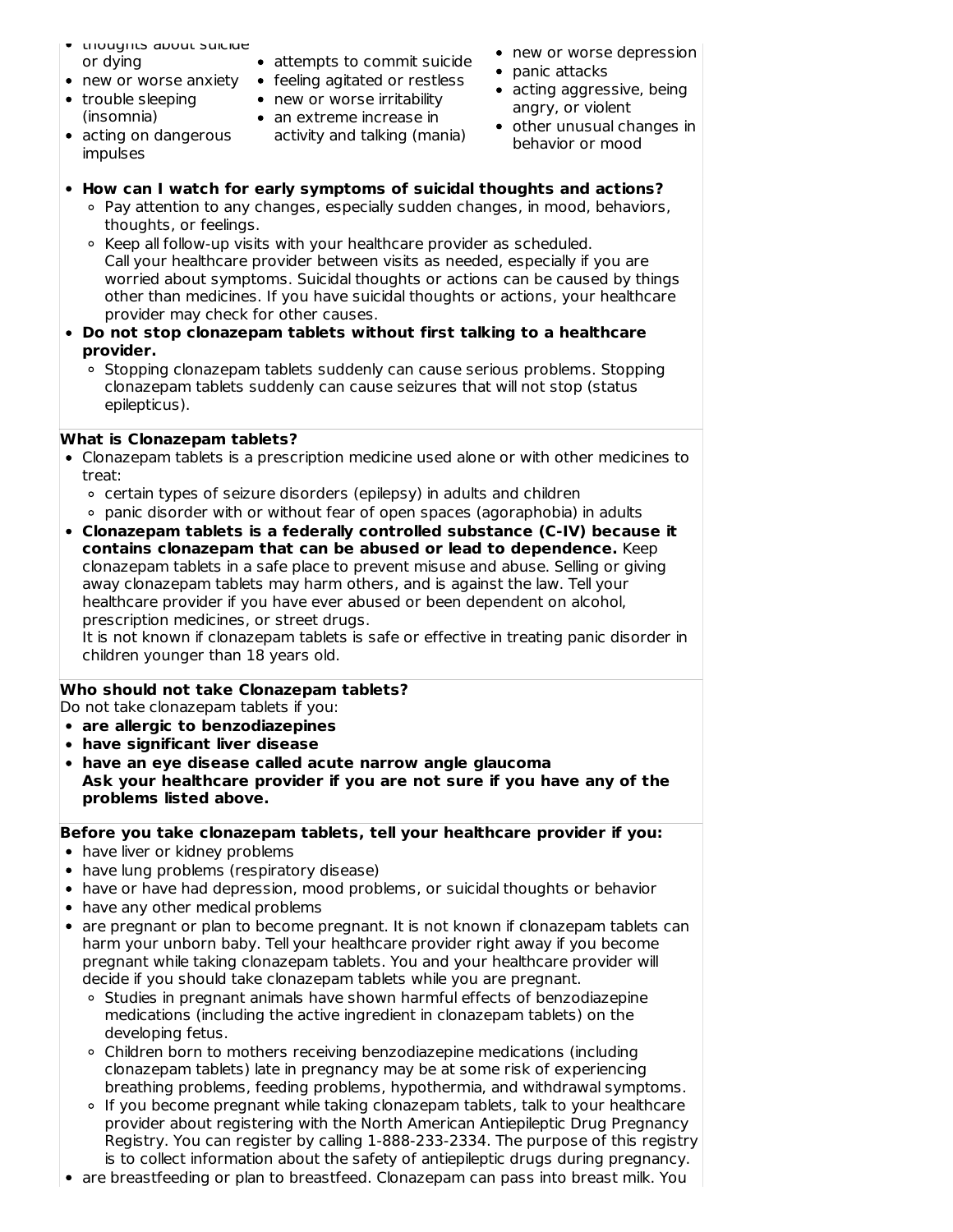and your healthcare provider should decide how you will feed your baby while you take clonazepam tablets.

**Tell your healthcare provider about all the medicines you take,** including prescription and over-the-counter medicines, vitamins, and herbal supplements. Taking clonazepam tablets with certain other medicines can cause side effects or affect how well clonazepam tablets or the other medicines work. Do not start or stop other medicines without talking to your healthcare provider.

#### **How should I take clonazepam tablets?**

- Take clonazepam tablets exactly as your healthcare provider tells you. If you take clonazepam tablets for seizures, your healthcare provider may change the dose until you are taking the right amount of medicine to control your symptoms.
- Clonazepam is available as a tablet.
- Do not stop taking clonazepam tablets without first talking to your healthcare provider. Stopping clonazepam tablets suddenly can cause serious problems.
- Clonazepam tablets should be taken with water and swallowed whole.
- If you take too much clonazepam tablets, call your healthcare provider or local Poison Control Center right away.

## **What should I avoid while taking clonazepam tablets?**

- Clonazepam tablets can slow your thinking and motor skills. Do not drive, operate heavy machinery, or do other dangerous activities until you know how clonazepam tablets affects you.
- Do not drink alcohol or take other medicines that may make you sleepy or dizzy while taking clonazepam tablets until you talk to your healthcare provider. When taken with alcohol or medicines that cause sleepiness or dizziness, clonazepam tablets may make your sleepiness or dizziness much worse.

#### **What are the possible side effects of clonazepam tablets? See "What is the most important information I should know about clonazepam tablets?"**

Clonazepam tablets can also make your seizures happen more often or make them worse. Call your healthcare provider right away if your seizures get worse while taking clonazepam tablets.

## **The most common side effects of clonazepam tablets include:**

• drowsiness

and coordination

problems with walking dizziness depression

- fatigue
- problems with memory

These are not all the possible side effects of clonazepam tablets. Call your doctor for medical advice about side effects. You may report side effects to FDA at 1-800-FDA-1088.

## **How should I store clonazepam tablets?**

- Store clonazepam tablets between 59°F to 86°F (15°C to 30°C)
- **Keep clonazepam tablets and all medicines out of the reach of children General Information about the safe and effective use of clonazepam tablets**

Medicines are sometimes prescribed for purposes other than those listed in a Medication Guide. Do not use clonazepam tablets for a condition for which it was not prescribed. Do not give clonazepam tablets to other people, even if they have the same symptoms that you have. It may harm them. You can ask your pharmacist or healthcare provider for information about clonazepam tablets that is written for health professionals.

For more information, go to www.accordhealthcare.us or call Accord Healthcare Inc. at 1-866-941-7875.

## **What are the ingredients in clonazepam tablets? Active ingredient:** clonazepam **Inactive ingredients:**

Tablets:

- 0.5 mg tablets contain anhydrous lactose, lactose monohydrate, magnesium stearate, microcrystalline cellulose, starch (corn) and FD&C Yellow No. 6 Lake.
- 1 mg tablets contain anhydrous lactose, lactose monohydrate, magnesium stearate, microcrystalline cellulose, starch (corn) and FD&C Blue No. 2 Lake.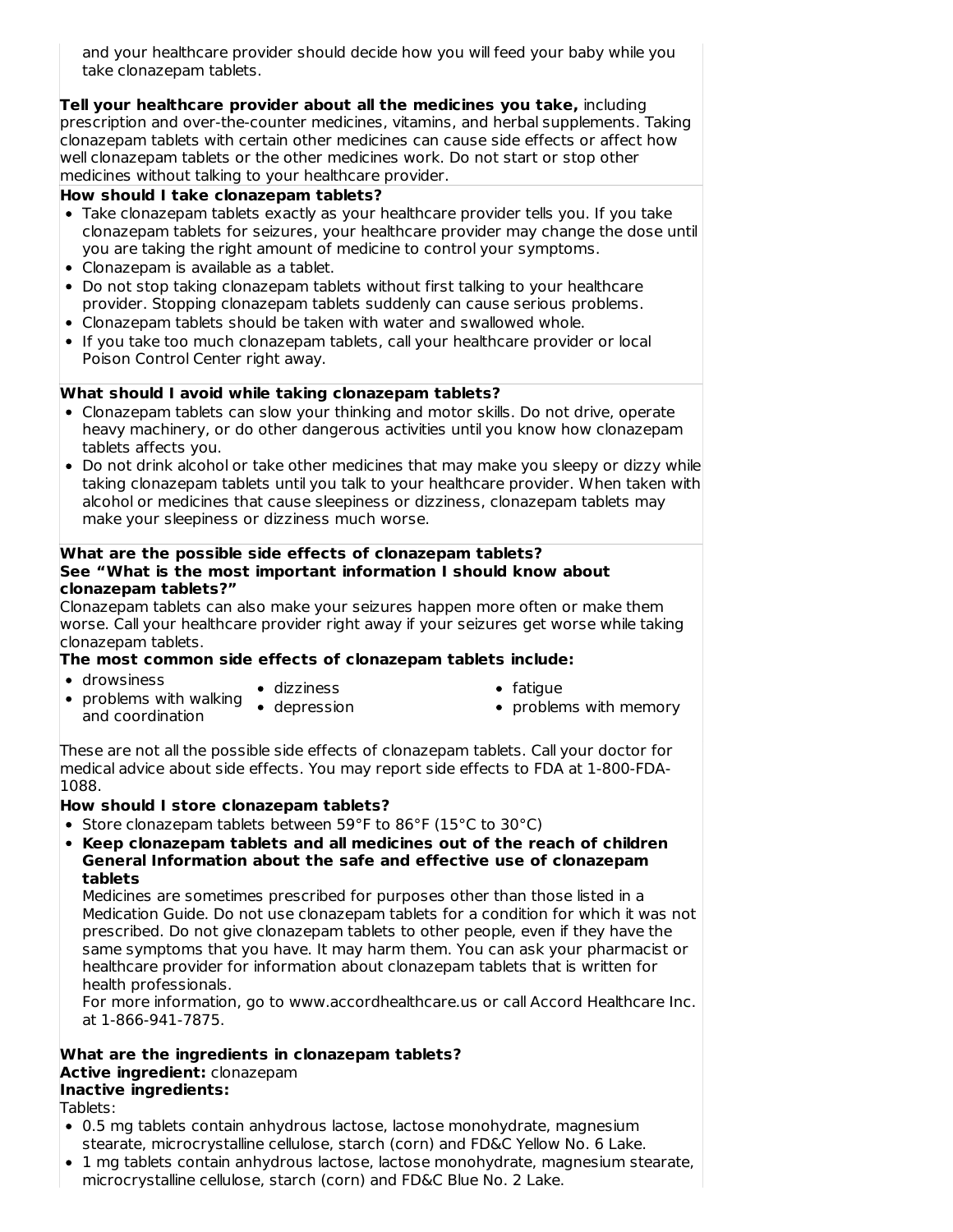microcrystalline cellulose, starch (corn) and FD&C Blue No. 2 Lake. 2 mg tablets contain anhydrous lactose, lactose monohydrate, magnesium stearate, microcrystalline cellulose and starch (corn)

This Medication Guide has been approved by the U.S. Food and Drug Administration. Medication guide available at https://www.accordhealthcare.us/medication-guides

#### **Manufactured For:**

Accord Healthcare, Inc., 1009 Slater Road, Suite 210-B, Durham, NC 27703, USA.

### **Manufactured By:**

Intas Pharmaceuticals Limited, Ahmedabad -380 054, India.

10 0533 3 6007149

Issued February 2021

## **PRINCIPAL DISPLAY PANEL - 0.5 mg**

#### **Clonazepam**

**Tablets, USP**

**0.5 mg**

**CIV**

**Rx Only**

## **ATTENTION PHARMACIST:**

Dispense the accompanying

Medication guide to each patient.



| <b>CLONAZEPAM</b><br>clonazepam tablet |                                   |                           |                                  |  |  |
|----------------------------------------|-----------------------------------|---------------------------|----------------------------------|--|--|
| <b>Product Information</b>             |                                   |                           |                                  |  |  |
| <b>Product Type</b>                    | <b>HUMAN</b><br>PRESCRIPTION DRUG | <b>Item Code (Source)</b> | NDC:43063-<br>797(NDC:16729-136) |  |  |